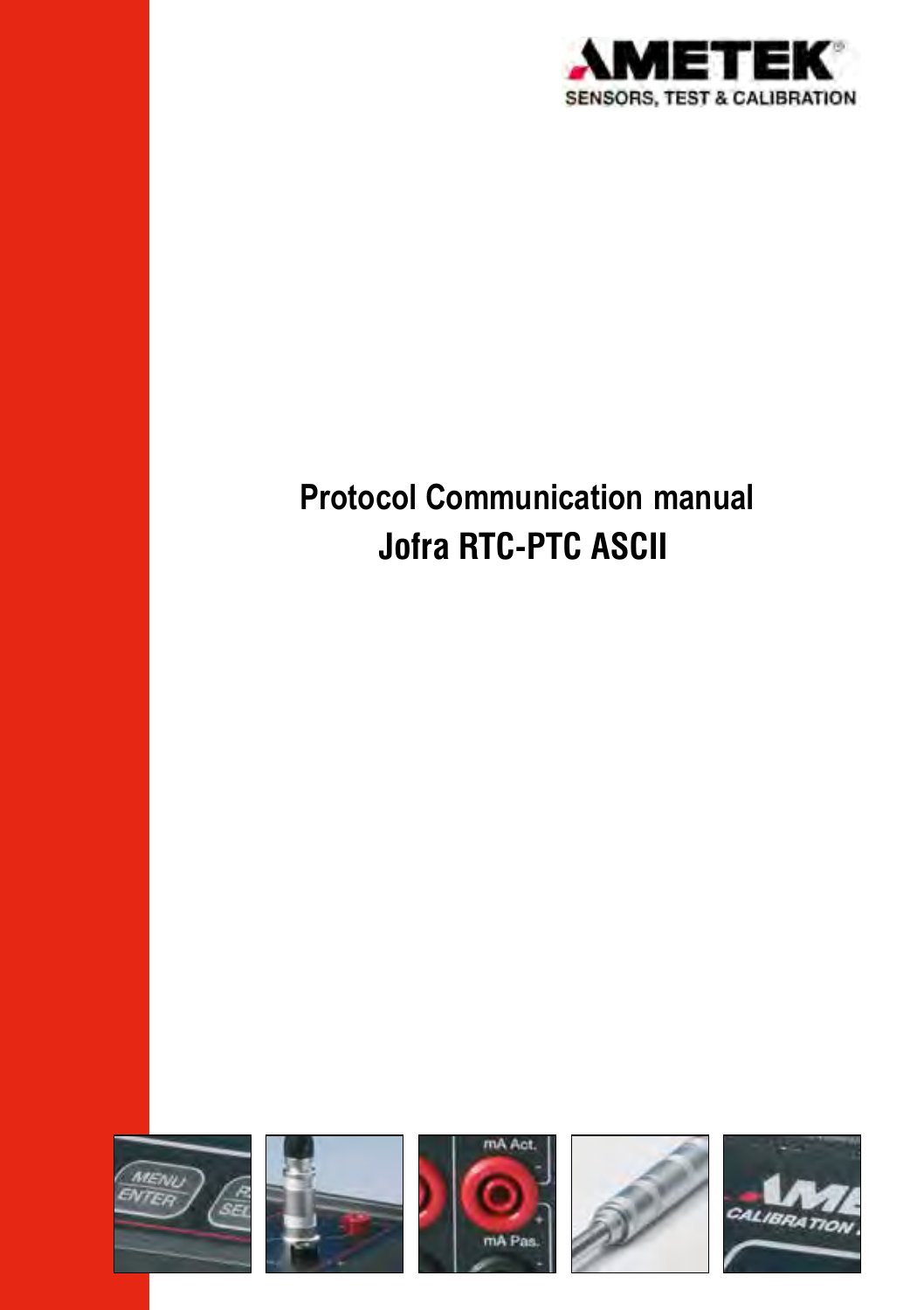AMETEK Denmark A/S

# ASCII protocol specification

JOFRA RTC/PTC calibrators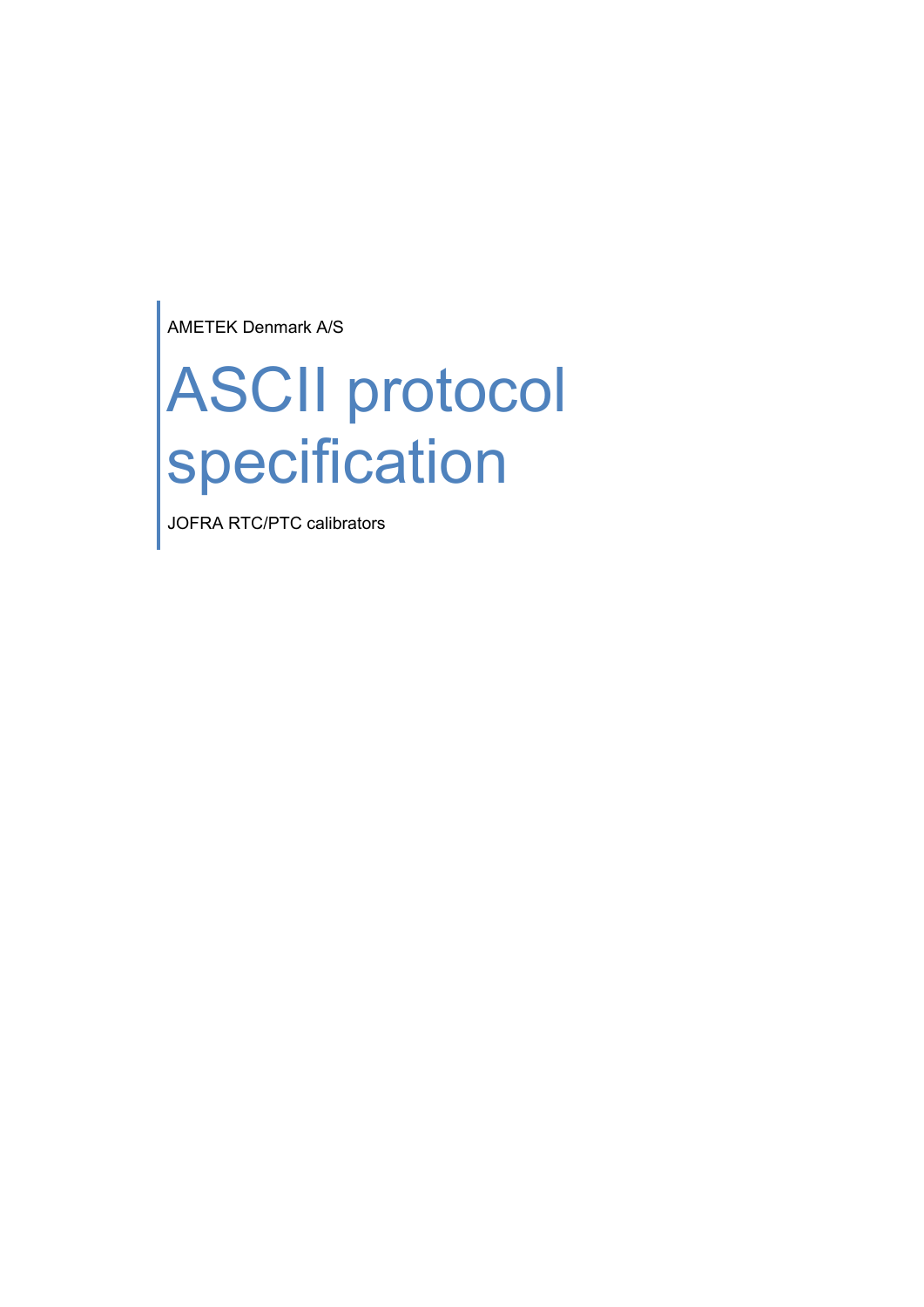# Indholdsfortegnelse

| 1.0  |       |  |  |  |  |
|------|-------|--|--|--|--|
| 2.0  |       |  |  |  |  |
| 3.0  |       |  |  |  |  |
| 4.0  |       |  |  |  |  |
| 4.1  |       |  |  |  |  |
| 4.2  |       |  |  |  |  |
| 4.3  |       |  |  |  |  |
| 4.4  |       |  |  |  |  |
|      | 4.4.1 |  |  |  |  |
|      | 4.4.2 |  |  |  |  |
| 5.0  |       |  |  |  |  |
| 6.0  |       |  |  |  |  |
| 6.1  |       |  |  |  |  |
| 6.2  |       |  |  |  |  |
| 6.3  |       |  |  |  |  |
| 6.4  |       |  |  |  |  |
| 6.5  |       |  |  |  |  |
| 6.6  |       |  |  |  |  |
| 6.7  |       |  |  |  |  |
| 6.8  |       |  |  |  |  |
| 6.9  |       |  |  |  |  |
| 6.10 |       |  |  |  |  |
| 6.11 |       |  |  |  |  |
| 6.12 |       |  |  |  |  |
| 6.13 |       |  |  |  |  |
| 6.14 |       |  |  |  |  |
| 6.15 |       |  |  |  |  |
| 6.16 |       |  |  |  |  |
| 6.17 |       |  |  |  |  |
| 6.18 |       |  |  |  |  |
| 6.19 |       |  |  |  |  |
| 6.20 |       |  |  |  |  |
| 6.21 |       |  |  |  |  |
| 6.22 |       |  |  |  |  |
| 6.23 |       |  |  |  |  |
| 6.24 |       |  |  |  |  |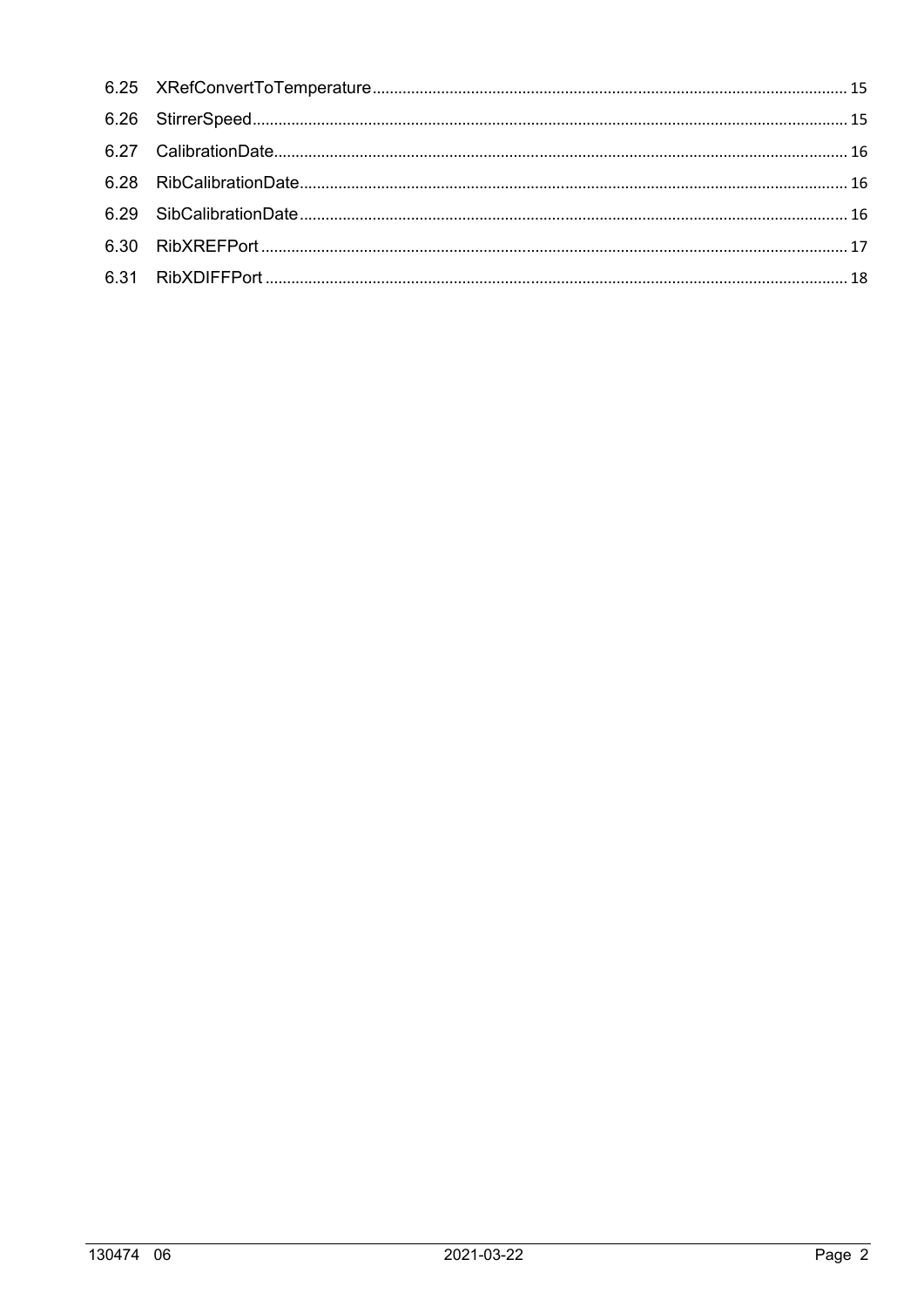# **1.0 Introduction**

This document describes the ASCII based protocol used for communication between a PC and a JOFRA RTC/PTC calibrator. The ASCII based protocol is an alternative to the XML protocol i.e. the JOFRA RTC/PTC supports both protocols, but they can't be used at the same time.

# **2.0 USB Communication parameters**

The communication parameters are specified as follows:

- 115200 baud
- 8 data bits
- No parity
- 1 stop bit

No hardware handshake is used.

If used in a terminal, make sure that local type characters are displayed and that carriage return (CR) is appended with line feed (LF). Setting for Hyper Terminal:

| sd Properties                                                                    | 2 x |                                                                                                   |
|----------------------------------------------------------------------------------|-----|---------------------------------------------------------------------------------------------------|
| Connect To Settings                                                              |     |                                                                                                   |
| Function, arrow, and ctrl keys act as<br>Terminal keys △ Windows keys<br>œ       |     | $ ?  \times$<br><b>ASCII Setup</b>                                                                |
| Backspace key sends:                                                             |     | ASCII Sending<br>$\triangleright$ Send line ends with line feeds<br>Echo typed characters locally |
| Emulation:<br>Terminal Setup<br>Auto detect<br>▼<br>IANSI<br>Telnet terminal ID: |     | $Line$ delay: $ 0 $<br>milliseconds.<br>$Character delay:  0$<br>milliseconds.                    |
| 500<br>Backscroll buffer lines:<br>Play sound when connecting or disconnecting   |     | ASCII Receiving<br>Append line feeds to incoming line ends                                        |
| ASCII Setup<br>Input Translation                                                 |     | Force incoming data to 7-bit ASCII<br>Wrap lines that exceed terminal width<br>☞                  |
| 0K<br>Cancel                                                                     |     | OΚ<br>Cancel                                                                                      |

# **3.0 Communication RTC/PTC using TCP/IP**

Communicating with RTC/PTC over ethernet using terminal program "putty".

Putty can be downloaded from http://www.putty.org/.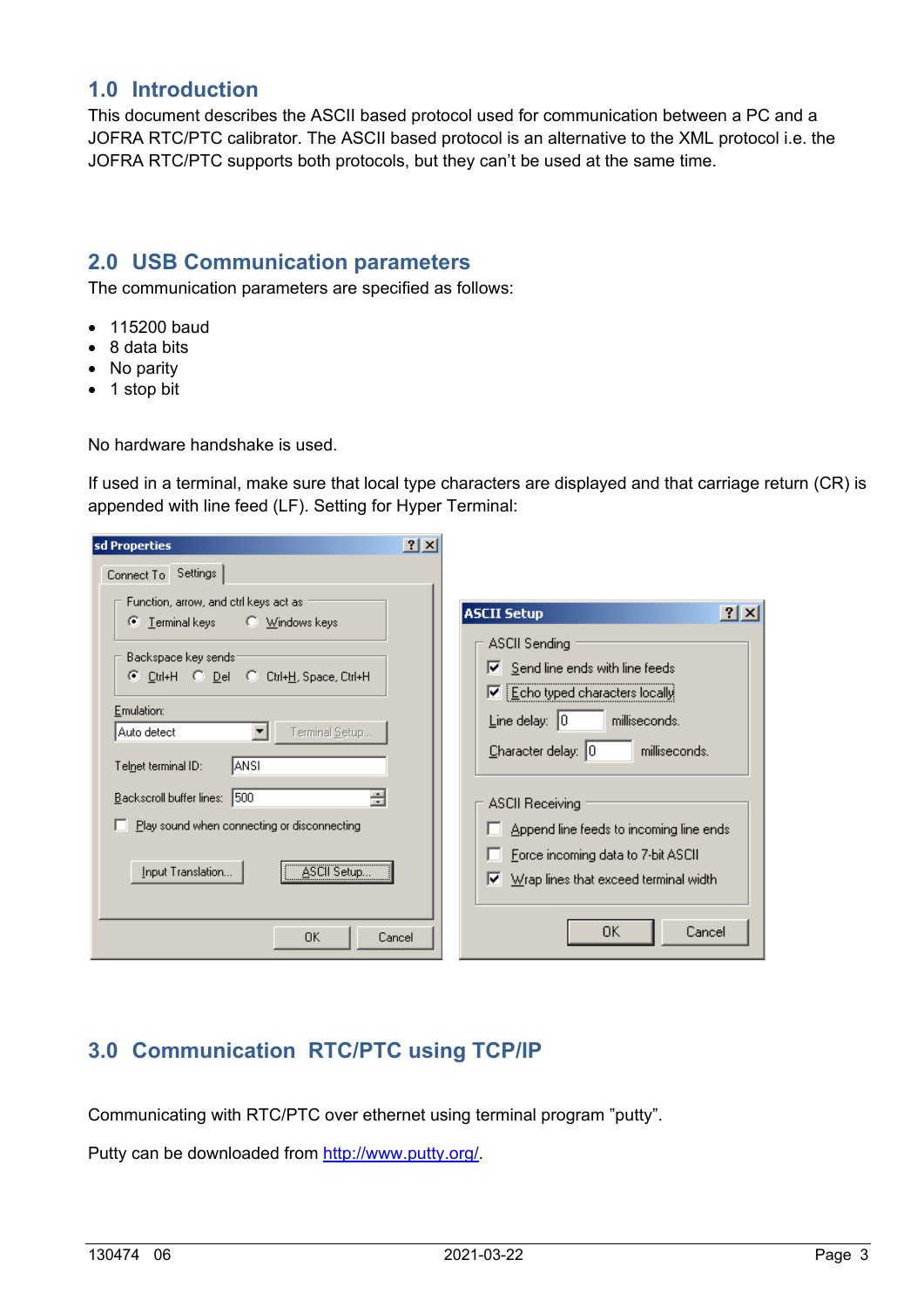Enter the IP address of the RTC/PTC in the field "Host Name (or IP address)".

Set "Port" to 17001 and select "Connection type: Raw".

| PuTTY Configuration                                                                                                                                                                                                                                                                   |                                                                                                                                                                                                                                                                                                                                                   | 7                                                   | × |
|---------------------------------------------------------------------------------------------------------------------------------------------------------------------------------------------------------------------------------------------------------------------------------------|---------------------------------------------------------------------------------------------------------------------------------------------------------------------------------------------------------------------------------------------------------------------------------------------------------------------------------------------------|-----------------------------------------------------|---|
| Category:<br>⊟- Session<br><b>Logging</b><br>⊟ Terminal<br>Keyboard<br>l⊶ Bell<br>- Features<br>⊟ Window<br>- Appearance<br>- Behaviour<br><b>Translation</b><br>Selection<br>- Colours<br>⊟ Connection<br>l… Data<br>— Proxy<br>l— Telnet<br><b>Rlogin</b><br>⊞⊢SSH<br><b>Serial</b> | Basic options for your PuTTY session<br>Specify the destination you want to connect to<br>Host Name (or IP address)<br><b>XXXXXXXXXX</b><br>Connection type:<br>◉Raw O_Telnet O_Rlogin O_SSH<br>Load, save or delete a stored session<br>Saved Sessions<br>Default Settings<br>Close window on exit:<br>○ Always<br>Only on clean exit<br>◯ Never | Port<br>17001<br>◯ Serial<br>Load<br>Save<br>Delete |   |
| About<br><b>Help</b>                                                                                                                                                                                                                                                                  | Open                                                                                                                                                                                                                                                                                                                                              | Cancel                                              |   |

#### Select "Open"

Enter "ASCII+" and press "ENTER". The calibrator should respond "<ASCII protocol activated>".

# **4.0 Protocol**

#### **4.1 Master/slave**

The ADK-protocol is based on the Master/Slave principle. The PC is always to be regarded as the master and the calibrator as the slave. This means that the calibrator never starts the communication by itself, but solely replies to requests from the PC.

#### **4.2 Read/write**

When talking about writing and reading, the communication is seen from the PC's point of view, which means that writing is information from the PC to the calibrator, whereas reading is information from the calibrator to the PC.

#### **4.3 Format**

The communication is based on line based string telegrams as specified in this document. The format of a telegram is dependent of it being a request (from the PC) or a reply (from the calibrator).

The requests contain the telegram name and parameters, while the reply has a start delimiter followed by the response type: GetResponse, SetResponse or Error, then telegram name and parameters (if any) and finally the end delimiter.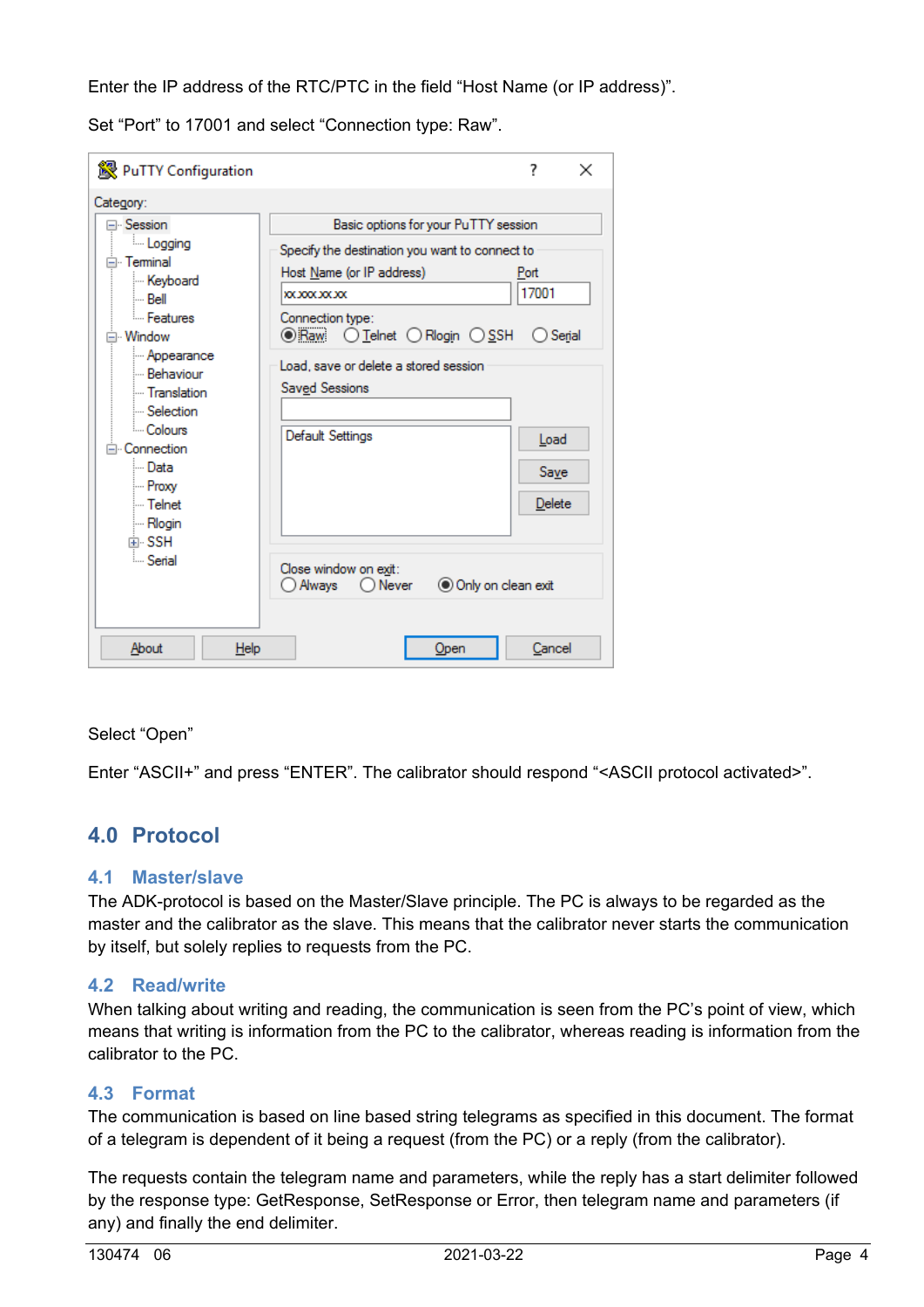Eksample: To get the LogOn status the master issues:

IsLoggedOn?

The reply is:

<GetResponse IsLoggedOn True>

The protocol is case insensitive so IsLoggedOn? Is the same as isloggeDoN?

Each line must end with a CR + LF.

Example of error responses:

<Error Invalid command or argument(s)> <Error Telegram not allowed> <Error Temperature out of range>

#### **4.4 Protocol switch**

The calibrator is using the XML based protocol by default. To switch between the protocols use the command "ascii" followed by a '+' or a '-'.

#### **4.4.1 Enable**

| Command  | $\cdot$<br>ascii+                                              |
|----------|----------------------------------------------------------------|
| ≺esponse | .001<br>$\mathbf{A}$<br>protocol<br>activated><br>יטרי<br>. اب |

#### **4.4.2 Disable**

| -<br>. | $\cdot$<br><b>10011</b><br>∽ااٺ |
|--------|---------------------------------|
| -      | -                               |

#### **5.0 Telegram parameters**

The following designations are used in this specification:

- Integer Signed integer, value–32,768 32,767.
- Double Floating point number.

Boolean False and True.

String String of ASCII characters, a string must not contain space as this character is used as token delimiter.

Temperature values are in Kelvin.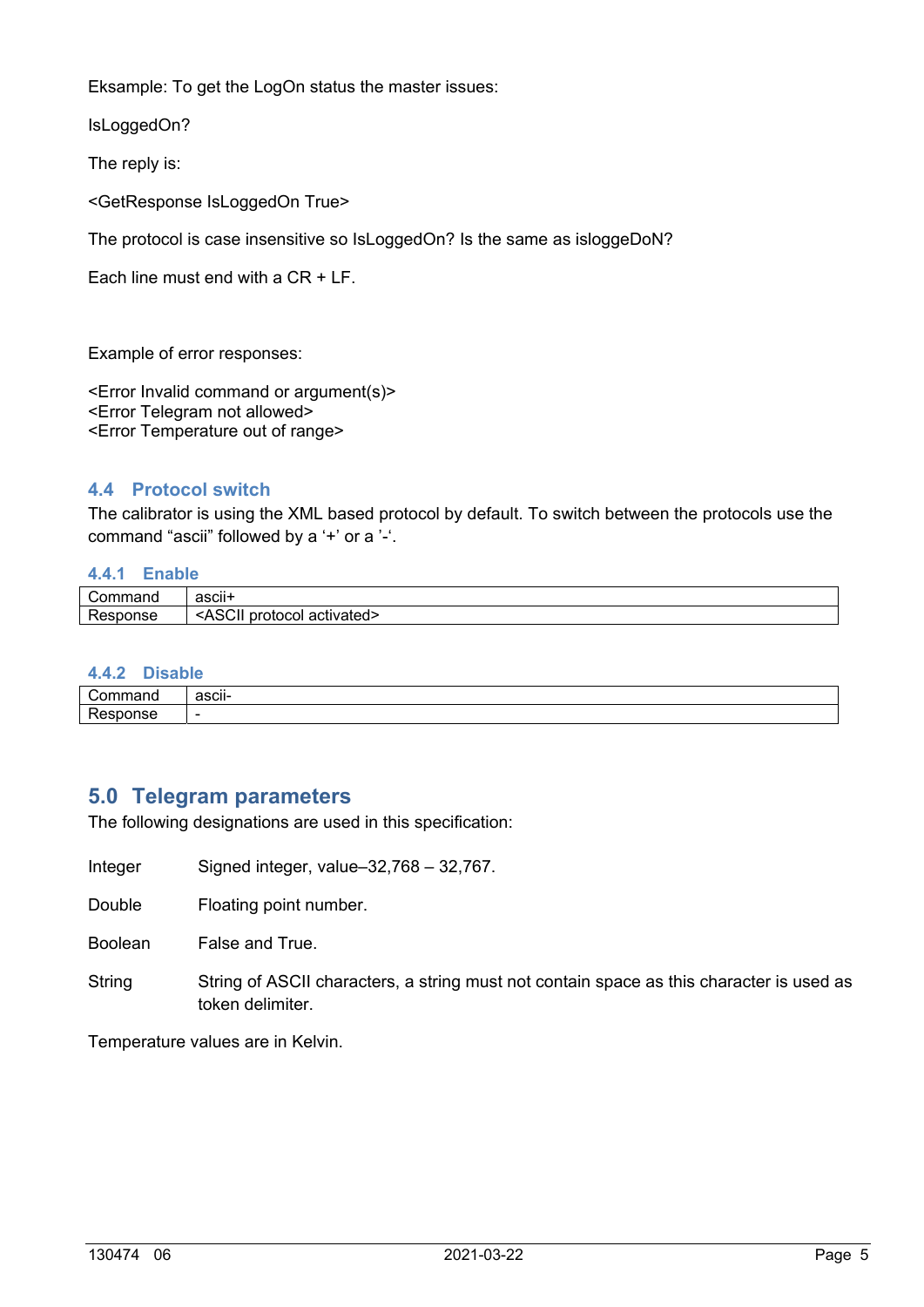# **6.0 Telegrams**

#### **6.1 Logon**

In order to write parameters to the calibrator, the master must issue the logon command. It is possible to read parameters with being logged on. When logged on the user interface of the calibrator is disabled.

If a write parameter command is issued without being logged on, a <Error Telegram not allowed> response is received.

| Command  | LoqOn                                                              |
|----------|--------------------------------------------------------------------|
| Response | <b>JallF</b><br>л.<br>elegram\<br><b>kesponse</b><br>ı∨alue<br>. . |

#### **6.2 Logoff**

The log off command disables the possibility to write parameters, at the same time the user interface of the calibrator is enabled.

| $000$ mm $\sim$            | ı∩ff<br>nn<br>∼<br>--                                                                    |
|----------------------------|------------------------------------------------------------------------------------------|
| .<br>. .<br>סכווטי<br>ハーコド | Off><br>JallF<br>∟oɑ( `<br>$\sim$ $\sim$ $\sim$<br>$\epsilon$ $\alpha$<br>≅⊓onse<br>ハーコド |

#### **6.3 Isloggedon**

This command returns the status of the logon.

| Read       | Isloggedon?                                         |
|------------|-----------------------------------------------------|
| Response   | <getresponse isloggedon[loggedon]=""></getresponse> |
|            |                                                     |
| Write      | -                                                   |
|            |                                                     |
| [loggedon] | Boolean: True False                                 |

#### **6.4 LiveSensors**

This command returns the status and readings of the calibrator. All temperature values are in Kelvin.

| <getresponse [readconverttotemperature]<br="" livesensors="">Response<br/>[READInputType]<br/>[READInputValue]<br/>[READInputTemperatureValue] [READStabilityTolerance]<br/>[READStabilityRequiredSeconds] [READStabilitySeconds]<br/>[READNumberOfDecimals]<br/>[READSetFollows]<br/>[TRUEName]<br/>[TRUEConvertToTemperature]<br/>[TRUEInputType]<br/>[TRUEInputValue]<br/>[TRUEInputTemperatureValue] [TRUEStabilityTolerance]<br/>[TRUEStabilityRequiredSeconds] [TRUEStabilitySeconds]<br/>[TRUENumberOfDecimals]<br/>[TRUESetFollows]<br/>[SENSORConvertToTemperature]<br/>[SENSORInputType]<br/>[SENSORInputValue] [SENSORInputTemperatureValue]<br/>[SENSORStabilityTolerance]<br/>[SENSORStabilityRequiredSeconds]<br/>[SENSORStabilitySeconds] [SENSORNumberOfDecimals]</getresponse> | Read | LiveSensors?       |
|-------------------------------------------------------------------------------------------------------------------------------------------------------------------------------------------------------------------------------------------------------------------------------------------------------------------------------------------------------------------------------------------------------------------------------------------------------------------------------------------------------------------------------------------------------------------------------------------------------------------------------------------------------------------------------------------------------------------------------------------------------------------------------------------------|------|--------------------|
|                                                                                                                                                                                                                                                                                                                                                                                                                                                                                                                                                                                                                                                                                                                                                                                                 |      |                    |
|                                                                                                                                                                                                                                                                                                                                                                                                                                                                                                                                                                                                                                                                                                                                                                                                 |      |                    |
|                                                                                                                                                                                                                                                                                                                                                                                                                                                                                                                                                                                                                                                                                                                                                                                                 |      |                    |
|                                                                                                                                                                                                                                                                                                                                                                                                                                                                                                                                                                                                                                                                                                                                                                                                 |      |                    |
|                                                                                                                                                                                                                                                                                                                                                                                                                                                                                                                                                                                                                                                                                                                                                                                                 |      |                    |
|                                                                                                                                                                                                                                                                                                                                                                                                                                                                                                                                                                                                                                                                                                                                                                                                 |      |                    |
|                                                                                                                                                                                                                                                                                                                                                                                                                                                                                                                                                                                                                                                                                                                                                                                                 |      |                    |
|                                                                                                                                                                                                                                                                                                                                                                                                                                                                                                                                                                                                                                                                                                                                                                                                 |      |                    |
|                                                                                                                                                                                                                                                                                                                                                                                                                                                                                                                                                                                                                                                                                                                                                                                                 |      |                    |
|                                                                                                                                                                                                                                                                                                                                                                                                                                                                                                                                                                                                                                                                                                                                                                                                 |      |                    |
|                                                                                                                                                                                                                                                                                                                                                                                                                                                                                                                                                                                                                                                                                                                                                                                                 |      |                    |
|                                                                                                                                                                                                                                                                                                                                                                                                                                                                                                                                                                                                                                                                                                                                                                                                 |      |                    |
|                                                                                                                                                                                                                                                                                                                                                                                                                                                                                                                                                                                                                                                                                                                                                                                                 |      |                    |
|                                                                                                                                                                                                                                                                                                                                                                                                                                                                                                                                                                                                                                                                                                                                                                                                 |      |                    |
|                                                                                                                                                                                                                                                                                                                                                                                                                                                                                                                                                                                                                                                                                                                                                                                                 |      |                    |
|                                                                                                                                                                                                                                                                                                                                                                                                                                                                                                                                                                                                                                                                                                                                                                                                 |      |                    |
|                                                                                                                                                                                                                                                                                                                                                                                                                                                                                                                                                                                                                                                                                                                                                                                                 |      |                    |
|                                                                                                                                                                                                                                                                                                                                                                                                                                                                                                                                                                                                                                                                                                                                                                                                 |      |                    |
|                                                                                                                                                                                                                                                                                                                                                                                                                                                                                                                                                                                                                                                                                                                                                                                                 |      |                    |
|                                                                                                                                                                                                                                                                                                                                                                                                                                                                                                                                                                                                                                                                                                                                                                                                 |      |                    |
|                                                                                                                                                                                                                                                                                                                                                                                                                                                                                                                                                                                                                                                                                                                                                                                                 |      |                    |
|                                                                                                                                                                                                                                                                                                                                                                                                                                                                                                                                                                                                                                                                                                                                                                                                 |      | [SENSORSetFollows] |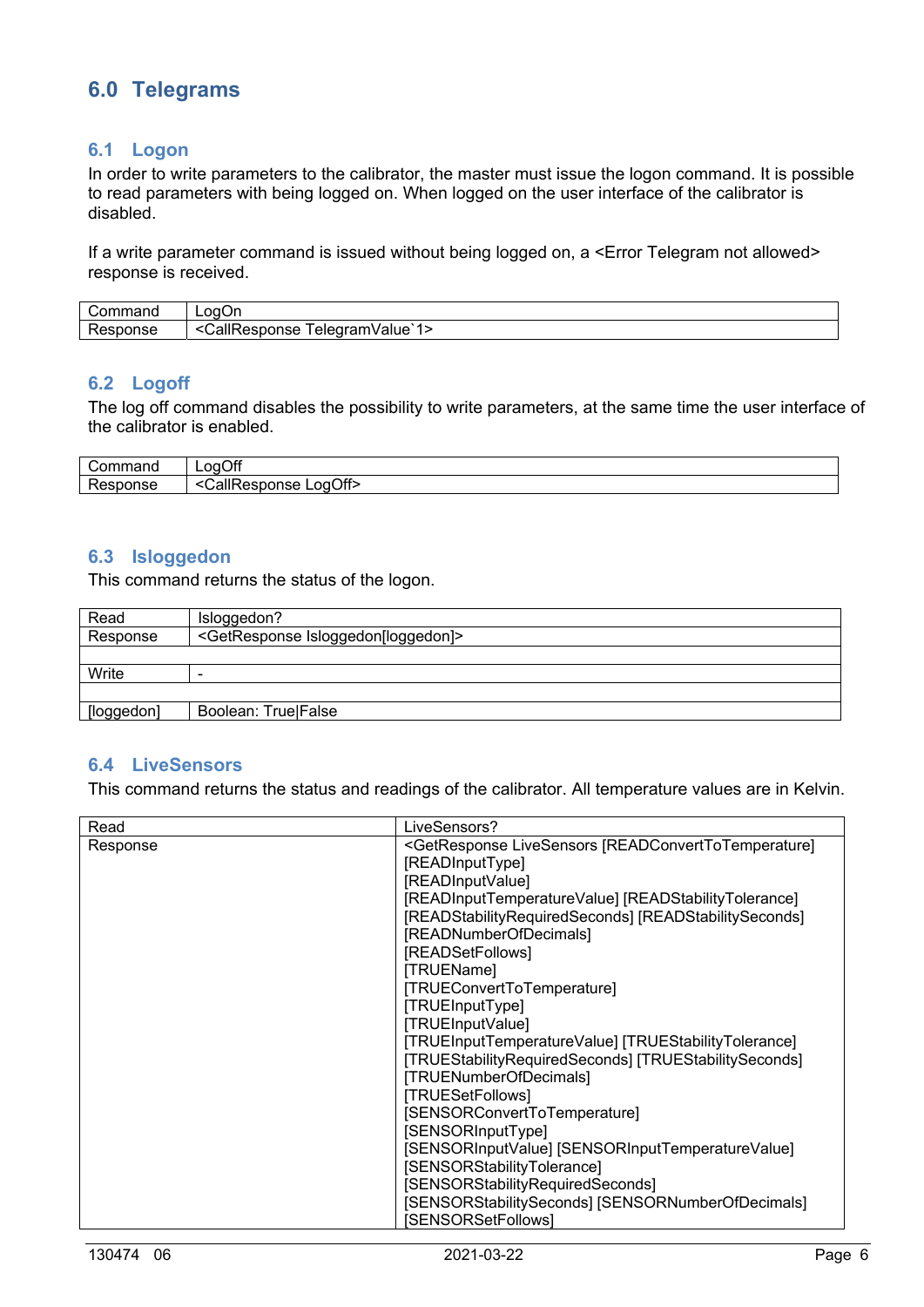|                                | [XDIFFName]<br>[XDIFFConvertToTemperature]<br>[XDIFFInputType]<br>[XDIFFInputValue]<br>[XDIFFInputTemperatureValue] [XDIFFStabilityTolerance]<br>[XDIFFStabilityRequiredSeconds] [XDIFFStabilitySeconds]<br>[XDIFFNumberOfDecimals]<br>[XDIFFSetFollows]<br>[SwitchIsClosed]<br>[NumberOfSetDecimals]<br>[TemperatureUnit]> |
|--------------------------------|-----------------------------------------------------------------------------------------------------------------------------------------------------------------------------------------------------------------------------------------------------------------------------------------------------------------------------|
| Write                          |                                                                                                                                                                                                                                                                                                                             |
| [READConvertToTemperature]     | Convert value to temperature<br>Boolean: True False                                                                                                                                                                                                                                                                         |
| [READInputType]                | Input type<br>String: INT_RTD                                                                                                                                                                                                                                                                                               |
| [READInputValue]               | The value read<br>Double: NAN                                                                                                                                                                                                                                                                                               |
| [READInputTemperatureValue]    | Read temperature<br>Double:                                                                                                                                                                                                                                                                                                 |
| [READStabilityTolerance]       | Stability tolerance<br>Double:                                                                                                                                                                                                                                                                                              |
| [READStabilityRequiredSeconds] | Required stability time in seconds<br>Double:                                                                                                                                                                                                                                                                               |
| [READStabilitySeconds]         | Time to stabile or time it has been stabile. If negative, it is not<br>yet stabile<br>Double:                                                                                                                                                                                                                               |
| [READNumberOfDecimals]         | Number of decimals used by sensor<br>Integer:                                                                                                                                                                                                                                                                               |
| [READSetFollows]               | Set follows this sensor<br>Boolean: True False                                                                                                                                                                                                                                                                              |
| [TRUEName]                     | Name of the sensor<br>String:                                                                                                                                                                                                                                                                                               |
| [TRUEConvertToTemperature]     | Convert value to temperature<br>Boolean: True False                                                                                                                                                                                                                                                                         |
| [TRUEInputType]                | Input type<br>String: REF RTD INT RTD                                                                                                                                                                                                                                                                                       |
| [TRUEInputValue]               | The value in ohm for the external reference. Value is NAN<br>when TRUEInputType = INT_RTD.<br>Double:                                                                                                                                                                                                                       |
| [TRUEInputTemperatureValue]    | True temperature.<br>Double:                                                                                                                                                                                                                                                                                                |
| [TRUEStabilityTolerance]       | Stability tolerance<br>Double:                                                                                                                                                                                                                                                                                              |
| [TRUEStabilityRequiredSeconds] | Required stability time in seconds<br>Double:                                                                                                                                                                                                                                                                               |
| [TRUEStabilitySeconds]         | Time to stabile or time it has been stabile. If negative, it is not<br>yet stabile<br>Double:                                                                                                                                                                                                                               |
| <b>ITRUENumberOfDecimals]</b>  | Number of decimals used by sensor<br>Integer:                                                                                                                                                                                                                                                                               |
| [TRUESetFollows]               | Set follows this sensor<br>Boolean: True False                                                                                                                                                                                                                                                                              |
| [SENSORConvertToTemperature]   | Convert value to temperature<br>Boolean: True False                                                                                                                                                                                                                                                                         |
| [SENSORInputType]              | Input type<br>String: DUMMY DUT_RTD_400 DUT_RTD_4000 <br>DUT_TC DUT_U DUT_                                                                                                                                                                                                                                                  |
| [SENSORInputValue]             | The sensor under test value in ohm/mV/mA/V<br>Double:                                                                                                                                                                                                                                                                       |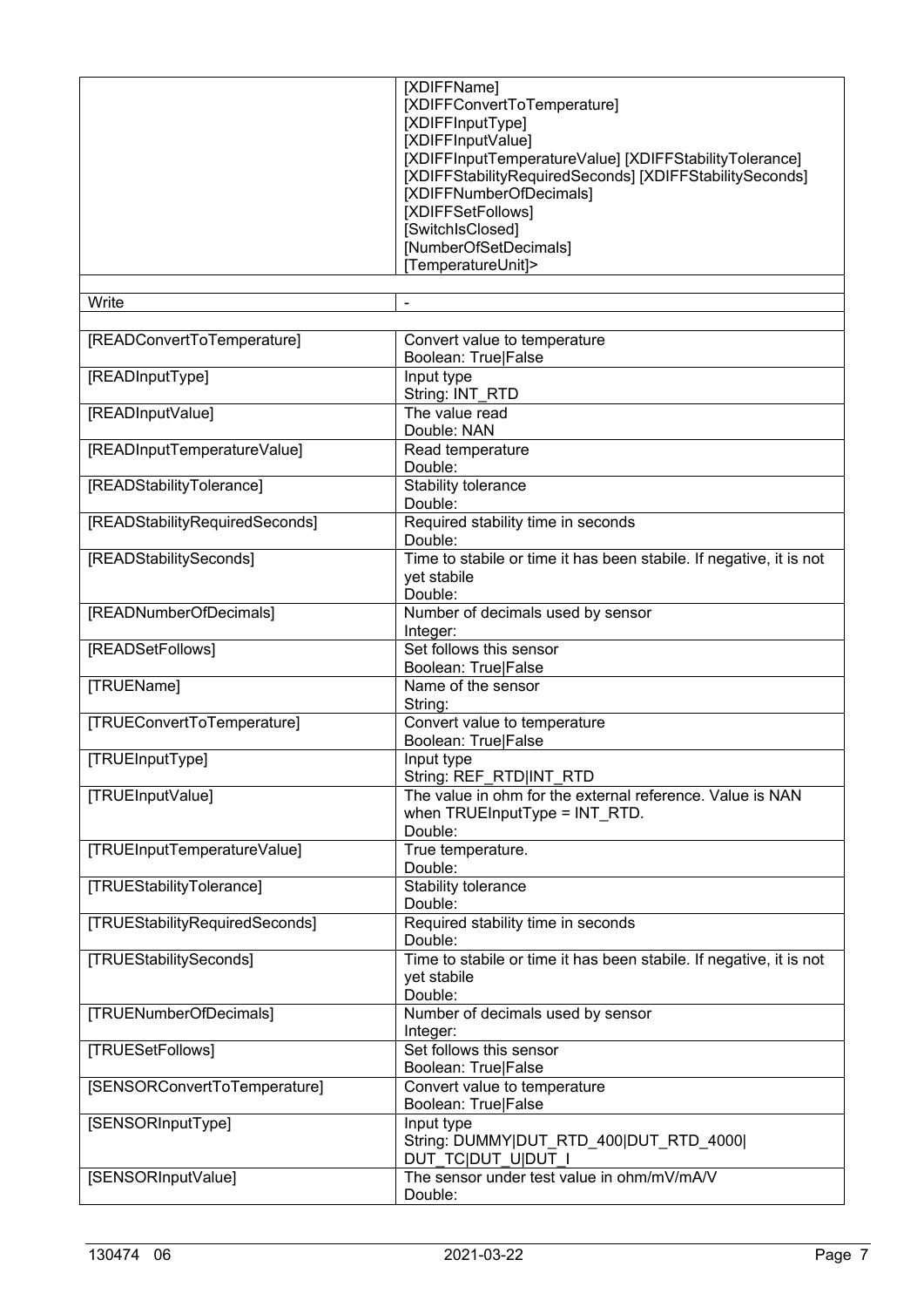| [SENSORInputTemperatureValue]    | The sensor under test value in Kelvin<br>Double:                                                                                                                                                                                                                                 |
|----------------------------------|----------------------------------------------------------------------------------------------------------------------------------------------------------------------------------------------------------------------------------------------------------------------------------|
| [SENSORStabilityTolerance]       | Stability tolerance<br>Double:                                                                                                                                                                                                                                                   |
| [SENSORStabilityRequiredSeconds] | Required stability time in seconds<br>Double:                                                                                                                                                                                                                                    |
| [SENSORStabilitySeconds]         | Time to stabile or time it has been stabile. If negative, it is not<br>yet stabile<br>Double:                                                                                                                                                                                    |
| [SENSORNumberOfDecimals]         | Number of decimals used by sensor<br>Integer:                                                                                                                                                                                                                                    |
| [SENSORSetFollows]               | Set follows this sensor<br>Boolean: True False                                                                                                                                                                                                                                   |
| [XDIFFName]                      | Name of the sensor<br>String:                                                                                                                                                                                                                                                    |
| [XDIFFConvertToTemperature]      | Convert value to temperature<br>Boolean: True False                                                                                                                                                                                                                              |
| [XDIFFInputType]                 | Input type<br>String: REF_TC                                                                                                                                                                                                                                                     |
| [XDIFFInputValue]                | DLC reading in mV<br>Double:                                                                                                                                                                                                                                                     |
| [XDIFFInputTemperatureValue]     | DLC temperature<br>Double:                                                                                                                                                                                                                                                       |
| [XDIFFStabilityTolerance]        | Stability tolerance<br>Double:                                                                                                                                                                                                                                                   |
| [XDIFFStabilityRequiredSeconds]  | Required stability time in seconds<br>Double:                                                                                                                                                                                                                                    |
| [XDIFFStabilitySeconds]          | Time to stabile or time it has been stabile. If negative, it is not<br>yet stabile<br>Double:                                                                                                                                                                                    |
| [XDIFFNumberOfDecimals]          | Number of decimals used by sensor<br>Integer:                                                                                                                                                                                                                                    |
| [XDIFFSetFollows]                | <b>DLC</b> activated<br>Boolean: True False                                                                                                                                                                                                                                      |
| [SwitchIsClosed]                 | Status of switch, is switch closed<br>Boolean: True False                                                                                                                                                                                                                        |
| [NumberOfSetDecimals]            | Number of decimals used in SET temperature<br>Integer:                                                                                                                                                                                                                           |
| [TemperatureUnit]                | Current temperature unit<br>String: Kelvin Celsius Fahrenheit                                                                                                                                                                                                                    |
| Example                          | <getresponse int_rtd="" livesensors="" nan<br="" true="">296.315687561035 NaN 300 -180.914 2 False False<br/>REF RTD NaN NaN 0.05 600 NaN 2 True True DUT TC NaN<br/>NaN NaN 0 NaN 2 False null False REF_TC NaN NaN NaN 0<br/>493.959 2 False False 2 Celsius&gt;</getresponse> |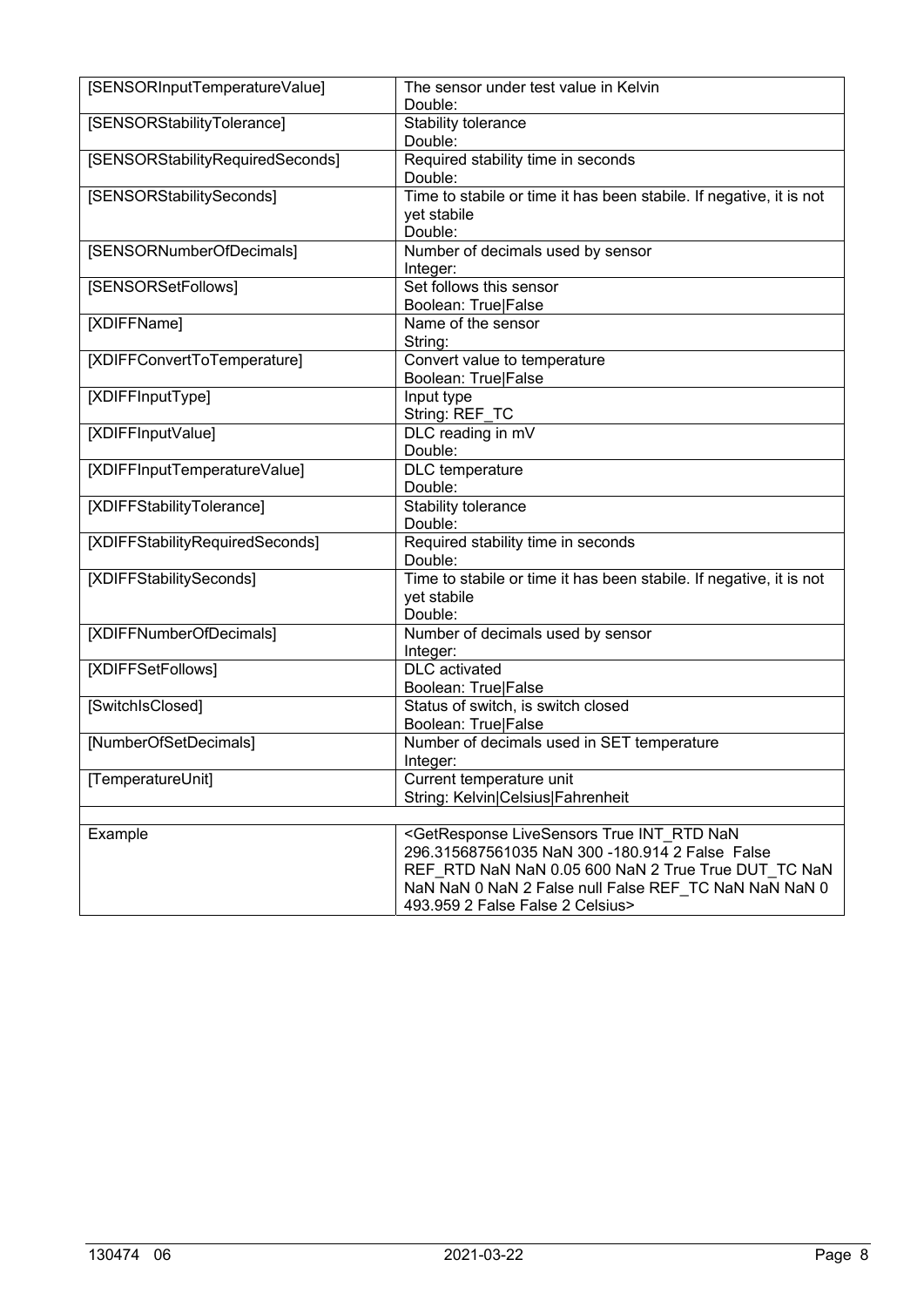# **6.5 SetTemperature**

Sets/reads the SET-temperature in Kelvin.

| Read          | Settemperature?                                            |
|---------------|------------------------------------------------------------|
| Response      | <getresponse settemperature[temperature]=""></getresponse> |
|               |                                                            |
| Write         | Settemperature[temperature]                                |
| Response      | <setresponse settemperature=""></setresponse>              |
|               |                                                            |
| [temperature] | Double: temperature in Kelvin                              |
|               |                                                            |
| Example       | SetTemperature 300                                         |
|               | <setresponse settemperature=""></setresponse>              |

#### **6.6 CalibratorDevice**

The returned data identify the instrument type, the protocol consulted and the version number of the software of the calibrator

| Read                    | CalibratorDevice?                                                                                    |
|-------------------------|------------------------------------------------------------------------------------------------------|
| Response                | <getresponse [modelid]<="" [protocolversion]="" [serial]="" calibratordevice="" td=""></getresponse> |
|                         | [softwareVersion] [hardwareVersion] [model] [modelVariant]                                           |
|                         | [hasSilentMode] [hasFpsc] [hasStirrer] [factoryMaxTemperature]                                       |
|                         | [factoryMinTemperature] [maxSetTemperature] [minSetTemperature]                                      |
|                         | [mainFrequency] [mainFrequencyAccepted] [reflnputFailed]                                             |
|                         | [sensorInputFailed] [isRefCalibrated] [isSensorCalibrated]>                                          |
| Write                   | $\overline{a}$                                                                                       |
|                         |                                                                                                      |
| [serial]                | Serial number of the instrument                                                                      |
|                         | String:                                                                                              |
| [protocolVersion]       | Version of the control board protocol                                                                |
|                         | Integer:                                                                                             |
| [modelld]               | Model id of the instrument                                                                           |
|                         | Integer:                                                                                             |
| [softwareVersion]       | SW version of the control board                                                                      |
|                         | Integer:                                                                                             |
| [hardwareVersion]       | HW version of the control board                                                                      |
|                         | Integer:                                                                                             |
| [model]                 | Model type possibilities                                                                             |
|                         | String:                                                                                              |
|                         | RTC_700 RTC_600 RTC_250 RTC_159 RTC_158 RTC_157 RTC_156                                              |
|                         | RTC 250 PTC 660 PTC 350 PTC 155 PTC 125                                                              |
| [modelVariant]          | Model variant possibilities:                                                                         |
|                         | String:                                                                                              |
|                         | A B C                                                                                                |
| [hasSilentMode]         | Has the instrument got silent mode                                                                   |
|                         | Boolean: True False                                                                                  |
| [hasFpsc]               | Has the instrument got FPSC                                                                          |
|                         | Boolean: True False                                                                                  |
| [hasStirrer]            | Has the instrument got a stirrer                                                                     |
|                         | <b>Boolean: True False</b>                                                                           |
| [factoryMaxTemperature] | Factory max temperature                                                                              |
|                         | Double:                                                                                              |
| [factoryMinTemperature] | Factory min temperature                                                                              |
|                         | Double:                                                                                              |
| [maxSetTemperature]     | User defined max temperature                                                                         |
|                         | Double:                                                                                              |
| [minSetTemperature]     | User defined min temperature                                                                         |
|                         | Double:                                                                                              |
| [mainFrequency]         | The mains frequency type of the instrument                                                           |
|                         | String: Any Only50Hz Only60Hz                                                                        |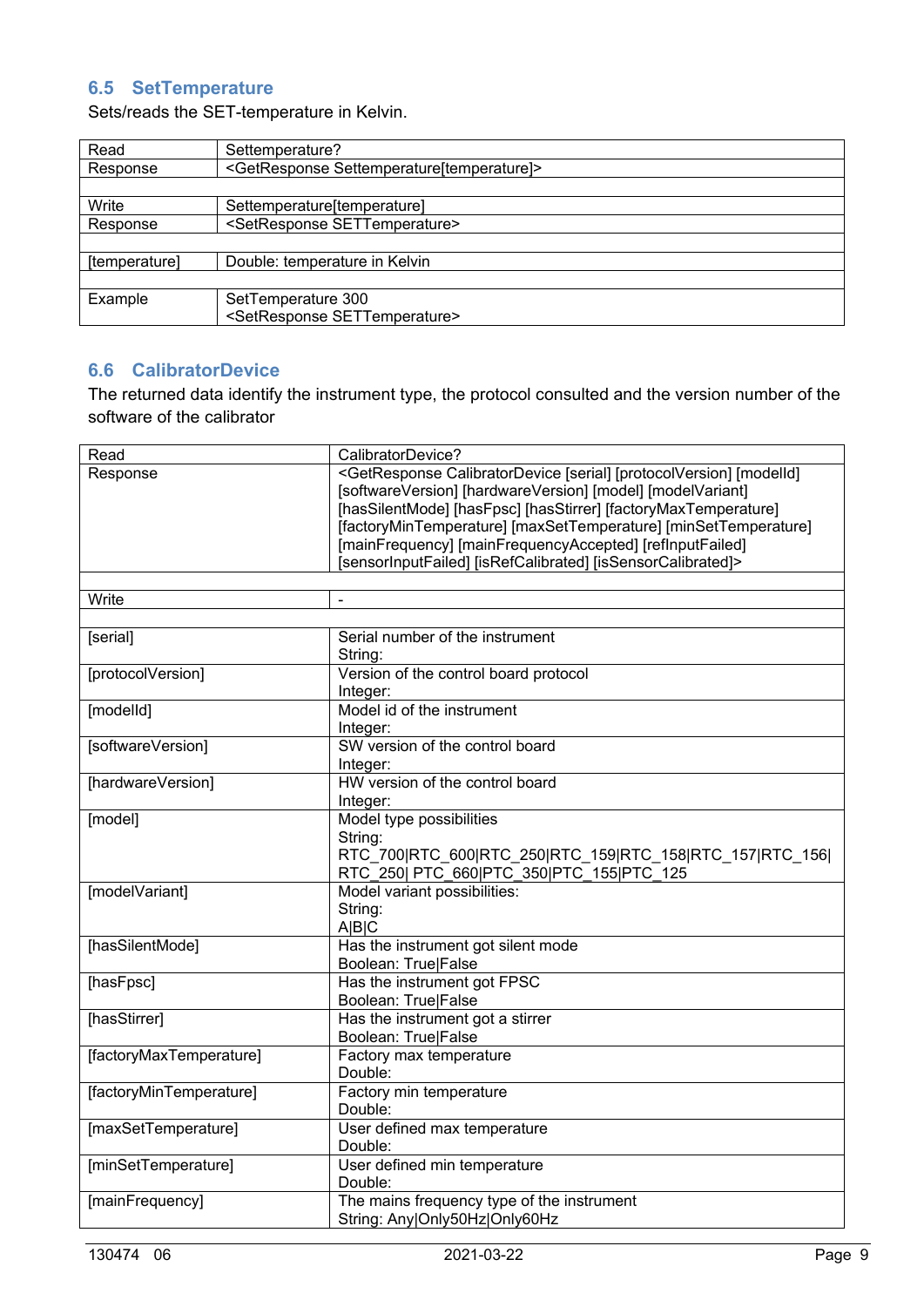| [mainFrequencyAccepted] | Mains frequency accepted<br>Boolean: True False                                                   |
|-------------------------|---------------------------------------------------------------------------------------------------|
| [refInputFailed]        | Failed to initialize the reference input board                                                    |
|                         | <b>Boolean: True False</b>                                                                        |
| [sensorInputFailed]     | Failed to initialize the sensor input board                                                       |
|                         | <b>Boolean: True False</b>                                                                        |
| [isRefCalibrated]       | Is reference calibrated                                                                           |
|                         | <b>Boolean: True False</b>                                                                        |
| [isSensorCalibrated]    | Is sensor calibrated                                                                              |
|                         | Boolean: True False                                                                               |
|                         |                                                                                                   |
| Example                 | CalibratorDevice?                                                                                 |
|                         | <getresponse 208="" 233="" 350158-00001="" 3<="" 4122="" calibratordevice="" td=""></getresponse> |
|                         | RTC 158 B True False True 428.15 233.15 428.15 233.15 Only50Hz                                    |
|                         | True False False True True>                                                                       |

### **6.7 TemperatureUnit**

This command sets/reads the temperature unit.

| Read     | TemperatureUnit?                                          |
|----------|-----------------------------------------------------------|
| Response | <getresponse [unit]="" temperatureunit=""></getresponse>  |
|          |                                                           |
| Write    | TemperatureUnit [unit]                                    |
| Response | <setresponse temperatureunit=""></setresponse>            |
|          |                                                           |
| [unit]   | Temperature unit to use                                   |
|          | String: Kelvin Celsius Fahrenheit                         |
|          |                                                           |
| Example  | TemperatureUnit?                                          |
|          | <getresponse celsius="" temperatureunit=""></getresponse> |

#### **6.8 NumberOfSetDecimals**

This command sets/reads the number of decimals for the SET-temperature.

| Read     | NumberOfSetDecimals?                                           |  |
|----------|----------------------------------------------------------------|--|
| Response | <getresponse [number]="" numberofsetdecimals=""></getresponse> |  |
|          |                                                                |  |
| Write    | NumberOfSetDecimals [number]                                   |  |
| Response | <setresponse numberofsetdecimals=""></setresponse>             |  |
|          |                                                                |  |
| [number] | Number of decimals used                                        |  |
|          | Integer: $0.3(RTC) / 0.2(PTC)$                                 |  |

#### **6.9 NumberOfReadDecimals**

This command sets/reads the number of decimals for the Read-temperature.

| Read     | NumberOfReadDecimals?                                           |  |
|----------|-----------------------------------------------------------------|--|
| Response | <getresponse [number]="" numberofreaddecimals=""></getresponse> |  |
|          |                                                                 |  |
| Write    | NumberOfReadDecimals [number]                                   |  |
| Response | <setresponse numberofreaddecimals=""></setresponse>             |  |
|          |                                                                 |  |
| [number] | Number of decimals used                                         |  |
|          | Integer: 03(RTC) / 02(PTC)                                      |  |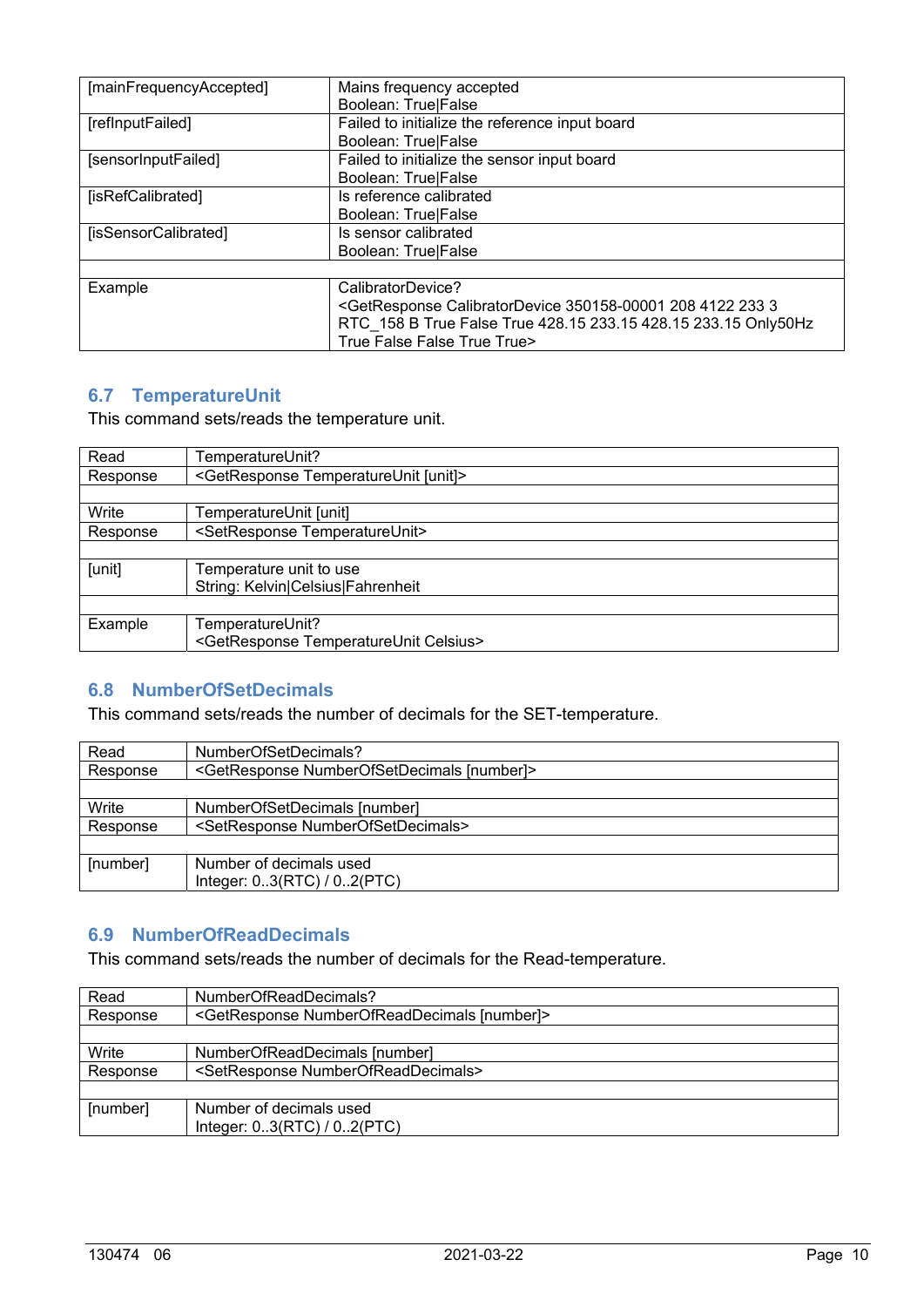#### **6.10 NumberOfTrueDecimals**

This command sets/reads the number of decimals for the True-temperature (internal or external reference).

| Read     | NumberOfTrueDecimals?                                           |  |
|----------|-----------------------------------------------------------------|--|
| Response | <getresponse [number]="" numberoftruedecimals=""></getresponse> |  |
|          |                                                                 |  |
| Write    | NumberOfTrueDecimals [number]                                   |  |
| Response | <setresponse numberoftruedecimals=""></setresponse>             |  |
|          |                                                                 |  |
| [number] | Number of decimals used                                         |  |
|          | Integer: $0.3(RTC) / 0.2(PTC)$                                  |  |

#### **6.11 NumberOfSensorDecimals**

This command sets/reads the number of decimals for the Sensor-temperature.

| Read     | NumberOfSensorDecimals?                                           |
|----------|-------------------------------------------------------------------|
| Response | <getresponse [number]="" numberofsensordecimals=""></getresponse> |
|          |                                                                   |
| Write    | NumberOfSensorDecimals [number]                                   |
| Response | <setresponse numberofsensordecimals=""></setresponse>             |
|          |                                                                   |
| [number] | Number of decimals used                                           |
|          | Integer: 03(RTC) / 02(PTC)                                        |
|          |                                                                   |
| Example  | NumberOfSensorDecimals?                                           |
|          | <getresponse 2="" numberofsensordecimals=""></getresponse>        |

#### **6.12 UserMinMaxSetTemperature**

This command sets/reads the user defined temperature limits of the calibrator in Kelvin.

| Read             | UserMinMaxSetTemperature?                                                                       |
|------------------|-------------------------------------------------------------------------------------------------|
| Response         | <getresponse [maxtemperature]="" [mintemperature]="" userminmaxsettemperature=""></getresponse> |
|                  |                                                                                                 |
| Write            | UserMinMaxSetTemperature [maxTemperature] [minTemperature]                                      |
| Response         | <setresponse userminmaxsettemperature=""></setresponse>                                         |
|                  |                                                                                                 |
| [maxTemperature] | Double:                                                                                         |
| [minTemperature] | Double:                                                                                         |
|                  |                                                                                                 |
| Example          | UserMinMaxSetTemperature?                                                                       |
|                  | <getresponse 233.15="" 428.15="" userminmaxsettemperature=""></getresponse>                     |

#### **6.13 SlopeRate**

This command sets/reads the slope rate.

| Read     | SlopeRate?                                         |  |
|----------|----------------------------------------------------|--|
| Response | <getresponse [rate]="" sloperate=""></getresponse> |  |
|          |                                                    |  |
| Write    | SlopeRate [rate]                                   |  |
| Response | <setresponse sloperate=""></setresponse>           |  |
|          |                                                    |  |
| [rate]   | Double:                                            |  |
|          |                                                    |  |
| Example  | SlopeRate?                                         |  |
|          | <getresponse 0="" sloperate=""></getresponse>      |  |
| Example  | SlopeRate 0.02                                     |  |
|          | <setresponse sloperate=""></setresponse>           |  |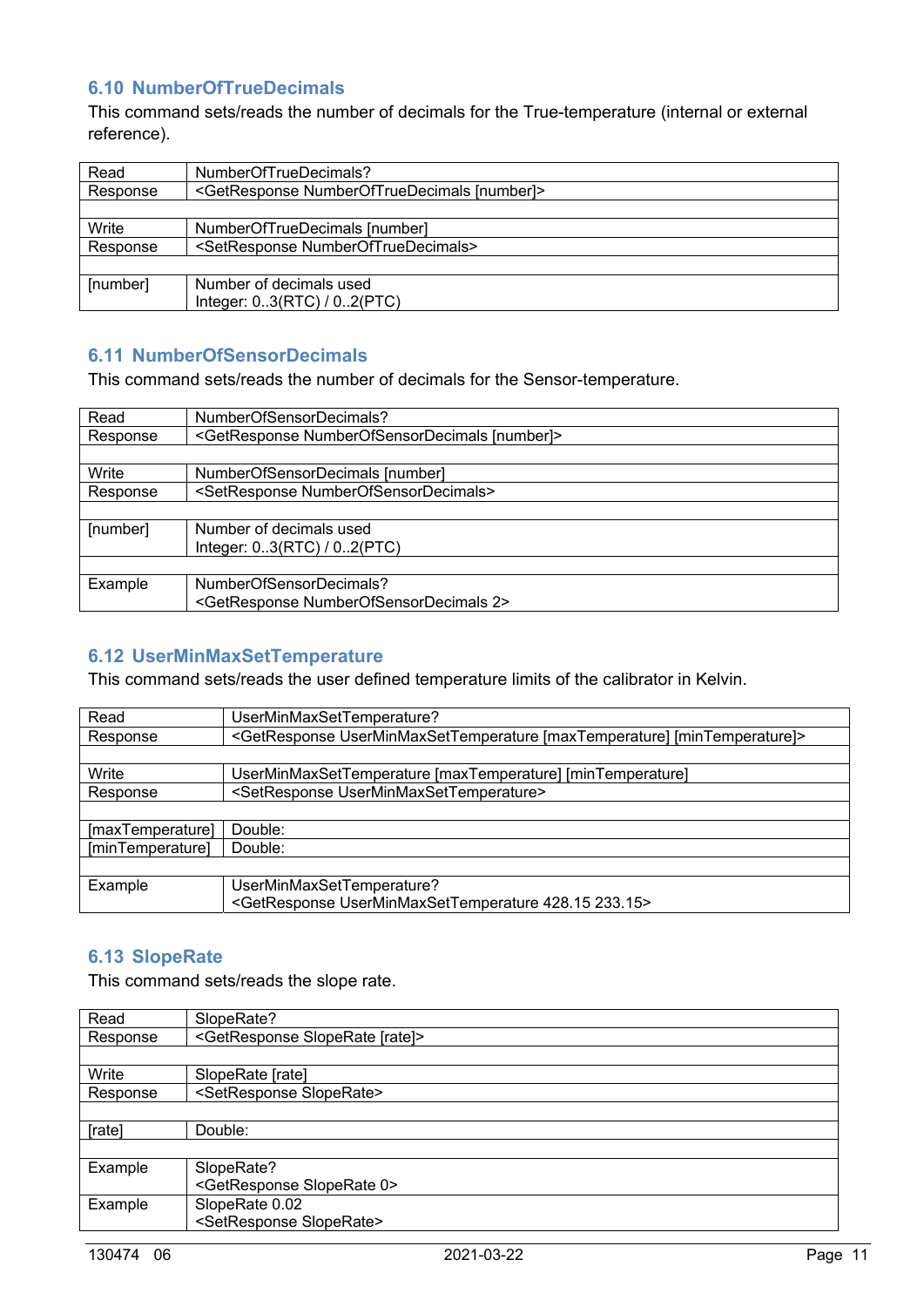# **6.14 StabilitySetup**

This command sets/reads the stability criteria settings.

| Read              | StabilitySetup?                                                                                                      |
|-------------------|----------------------------------------------------------------------------------------------------------------------|
| Response          | <getresponse [irefexttime]="" [ireftime]="" [ireftolerance]="" [xreftime]<="" stabilitysetup="" td=""></getresponse> |
|                   | [xrefTolerance] [sensorTime] [sensorTolerance] [sensorEnabled]>                                                      |
|                   |                                                                                                                      |
| Write             | StabilitySetup [irefTime] [irefTolerance] [irefExtTime] [xrefTime] [xrefTolerance]                                   |
|                   | [sensorTime] [sensorTolerance] [sensorEnabled]                                                                       |
| Response          | <setresponse stabilitysetup=""></setresponse>                                                                        |
|                   |                                                                                                                      |
| [irefTime]        | <b>IREF</b> stability time in seconds                                                                                |
|                   | Double:                                                                                                              |
| [irefTolerance]   | <b>IREF stability tolerance</b>                                                                                      |
|                   | Double:                                                                                                              |
| [irefExtTime]     | Extended stability time for IREF. Used to extend default IREF stability                                              |
|                   | Double:                                                                                                              |
| [xrefTime]        | XREF stability time in seconds                                                                                       |
|                   | Double:                                                                                                              |
| [xrefTolerance]   | XREF stability tolerance                                                                                             |
|                   | Double:                                                                                                              |
| [sensorTime]      | SENSOR stability time in seconds                                                                                     |
|                   | Double:                                                                                                              |
| [sensorTolerance] | Sensor stability tolerance                                                                                           |
|                   | Double:                                                                                                              |
| [sensorEnabled]   | Enable sensor stability time                                                                                         |
|                   | Boolean:                                                                                                             |
|                   |                                                                                                                      |
| Example           | StabilitySetup?                                                                                                      |
|                   | <getresponse 0="" 0.0199999995529652="" 0.05="" 0.1<="" 300="" 600="" stabilitysetup="" td=""></getresponse>         |
|                   | False>                                                                                                               |

# **6.15 FactoryMinMaxSetTemperature**

This command reads the calibrator default temperature limits in Kelvin.

| Read             | FactoryMinMaxSetTemperature?                                                                          |
|------------------|-------------------------------------------------------------------------------------------------------|
| Response         | <getresponse [maxtemperature]<br="" factoryminmaxsettemperature="">[minTemperature]&gt;</getresponse> |
|                  |                                                                                                       |
| Write            |                                                                                                       |
|                  |                                                                                                       |
| [maxTemperature] | Double:                                                                                               |
| [minTemperature] | Double:                                                                                               |
|                  |                                                                                                       |
| Example          | FactoryMinMaxSetTemperature?                                                                          |
|                  | <getresponse 233.15="" 428.15="" factoryminmaxsettemperature=""></getresponse>                        |

#### **6.16 SibPort**

This command sets/reads the input used for SUT – sensor under test.

| Read         | SibPort?                                               |
|--------------|--------------------------------------------------------|
| Response     | <getresponse [sensortype]="" sibport=""></getresponse> |
|              |                                                        |
| Write        | SibPort [sensorType]                                   |
| Response     | <setresponse sibport=""></setresponse>                 |
|              |                                                        |
| [sensorType] | String: None Voltage Ampere RTD TC                     |
|              |                                                        |
| Example      | SibPort?                                               |
|              | <getresponse ampere="" sibport=""></getresponse>       |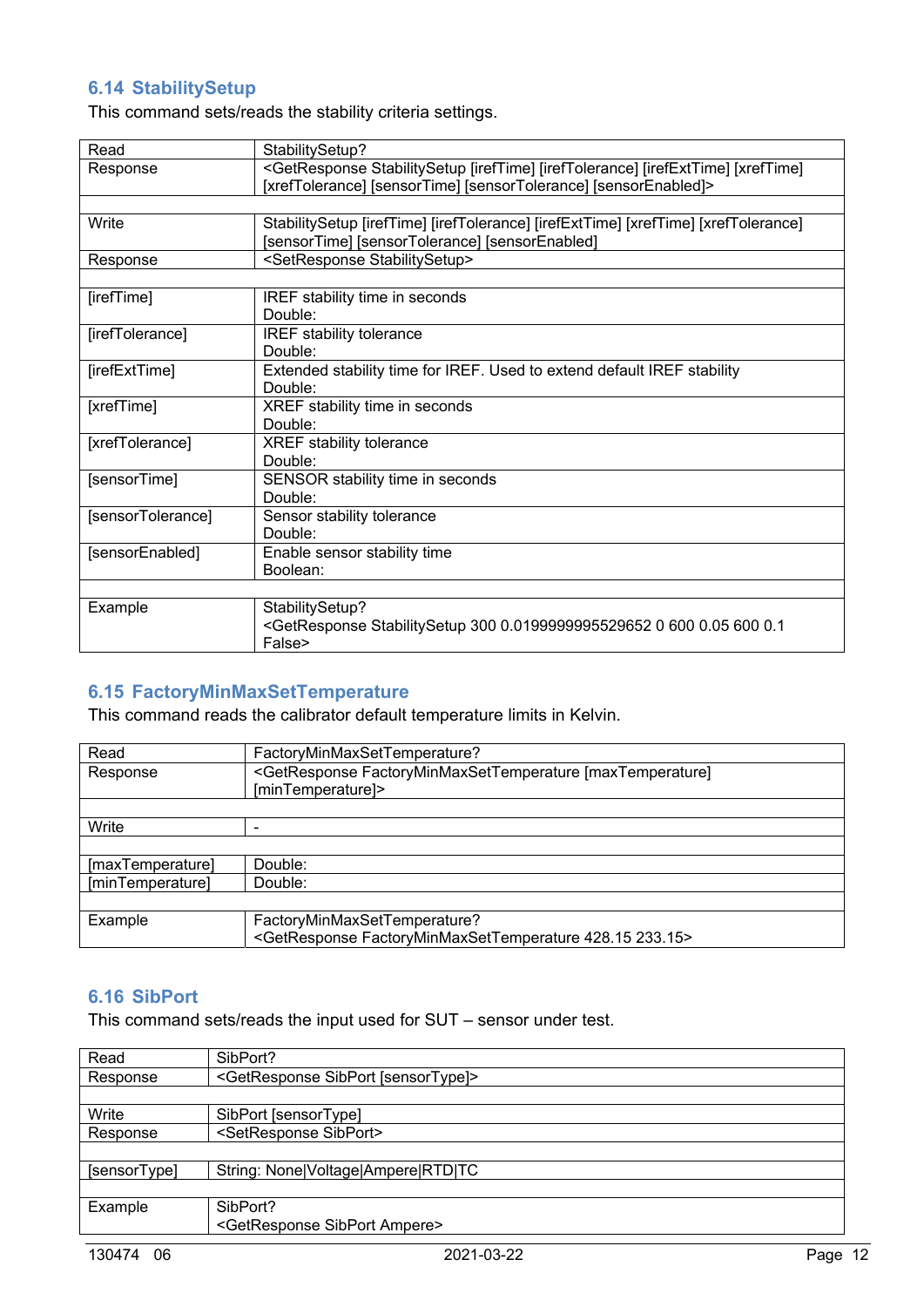#### **6.17 SibTCPort**

This command sets/reads the SUT – sensor under test thermocouple (mV) type.

| Read                | SibTCPort?                                                                                   |
|---------------------|----------------------------------------------------------------------------------------------|
| Response            | <getresponse [compensationmode]="" [manualtemperature]<="" sibtcport="" td=""></getresponse> |
|                     | [sensorType]>                                                                                |
|                     |                                                                                              |
| Write               | SibTCPort [compensationMode] [manualTemperature] [sensorType]                                |
| Response            | <setresponse sibtcport=""></setresponse>                                                     |
|                     |                                                                                              |
| [compensationMode]  | The compensation mode to use                                                                 |
|                     | String: Automatic Manual                                                                     |
| [manualTemperature] | The temperature to use for the manual temperature compensation                               |
|                     | Double:                                                                                      |
| [sensorType]        | The thermocouple sensor type                                                                 |
|                     | String: B E J K L N R S T U                                                                  |
|                     |                                                                                              |
| Example             | SibTCPort?                                                                                   |
|                     | <getresponse 296.15="" automatic="" e="" sibtcport=""></getresponse>                         |
| Example             | SibTCPort Manual 296.14 B                                                                    |
|                     | <setresponse sibtcport=""></setresponse>                                                     |

#### **6.18 SibRTDPort**

This command sets/reads the setting for the SUT – sensor under test resistance temperature detector (ohm) type.

| Read         | SibRTDPort?                                                          |
|--------------|----------------------------------------------------------------------|
| Response     | <getresponse [sensortype]="" [wires]="" sibrtdport=""></getresponse> |
|              |                                                                      |
| Write        | SibRTDPort [wires] [sensorType]                                      |
| Response     | <setresponse sibrtdport=""></setresponse>                            |
|              |                                                                      |
| [wires]      | Number of wires in RTD                                               |
|              | Integer: $2.4$                                                       |
| [sensorType] | The RTD sensor type                                                  |
|              | String: P10(90)385                                                   |
|              |                                                                      |
| Example      | SibRTDPort?                                                          |
|              | <getresponse 4="" p10(90)385="" sibrtdport=""></getresponse>         |

### **6.19 SibVoltagePort**

This command sets/reads the setting for the SUT – sensor under test voltage (V) type.

| SibVoltagePort?                                                                                                     |
|---------------------------------------------------------------------------------------------------------------------|
| <getresponse [highinput]="" [hightemperature]="" [lowinput]="" [lowtemperature]="" sibvoltageport=""></getresponse> |
|                                                                                                                     |
| SibVoltagePort [lowTemperature] [highTemperature] [lowInput] [highInput]                                            |
| <setresponse sibvoltageport=""></setresponse>                                                                       |
|                                                                                                                     |
| Low temperature                                                                                                     |
| Double:                                                                                                             |
| High temperature                                                                                                    |
| Double:                                                                                                             |
| Value corresponding to the low temperature                                                                          |
| Double:                                                                                                             |
| Value corresponding to the high temperature                                                                         |
| Double:                                                                                                             |
|                                                                                                                     |
| SibVoltagePort?                                                                                                     |
| <getresponse 0="" 10="" 273.15="" 373.15="" sibvoltageport=""></getresponse>                                        |
|                                                                                                                     |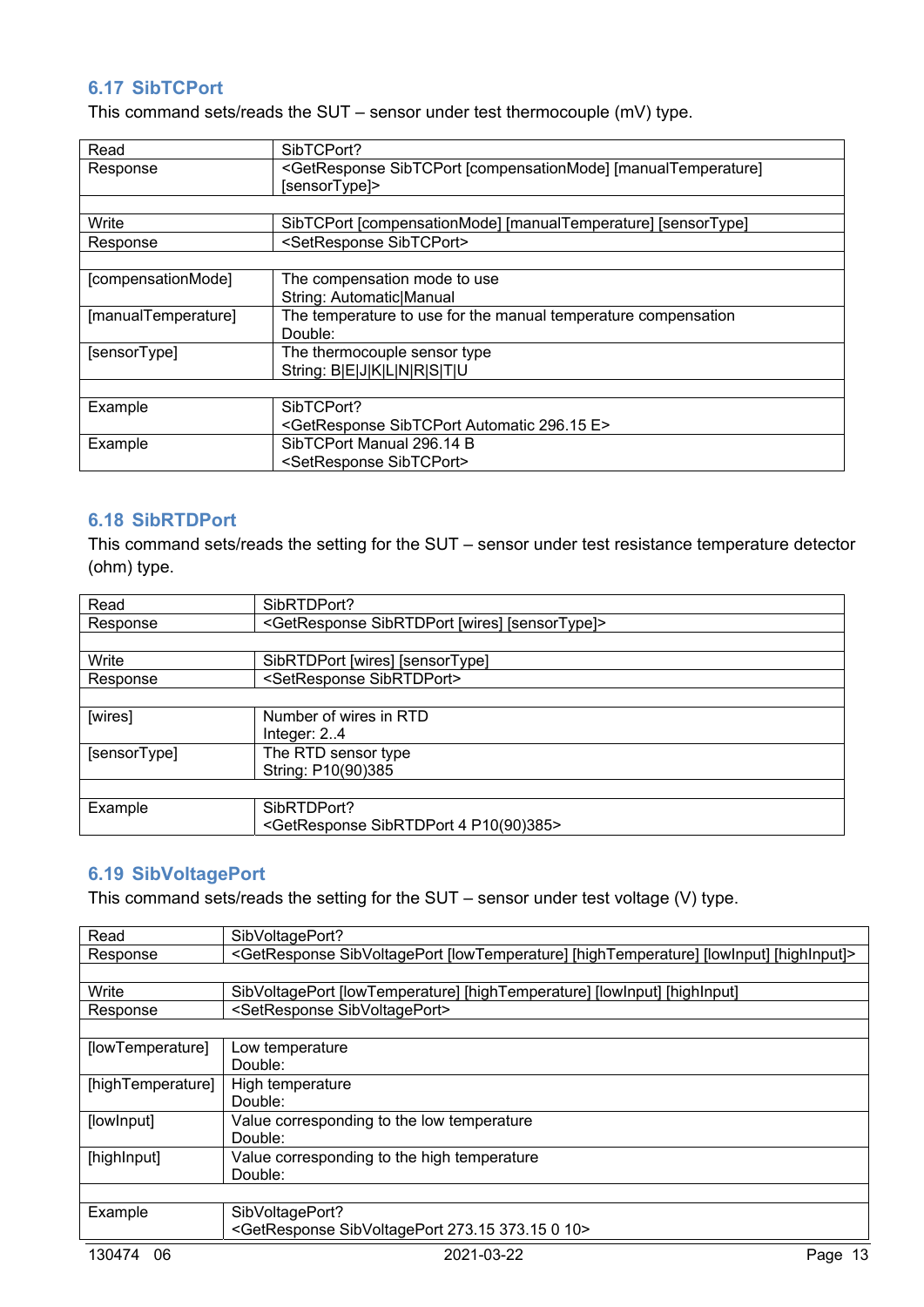#### **6.20 SibCurrentPort**

This command sets/reads the setting for the SUT – sensor under test current (mA) type.

| Read              | SibCurrentPort?                                                                                             |
|-------------------|-------------------------------------------------------------------------------------------------------------|
| Response          | <getresponse [hightemperature]="" [lowinput]<="" [lowtemperature]="" sibcurrentport="" td=""></getresponse> |
|                   | [highInput]>                                                                                                |
|                   |                                                                                                             |
| Write             | SibCurrentPort [lowTemperature] [highTemperature] [lowInput] [highInput]                                    |
| Response          | <setresponse sibcurrentport=""></setresponse>                                                               |
|                   |                                                                                                             |
| [lowTemperature]  | Low temperature                                                                                             |
|                   | Double:                                                                                                     |
| [highTemperature] | High temperature                                                                                            |
|                   | Double:                                                                                                     |
| [lowInput]        | Value corresponding to the low temperature                                                                  |
|                   | Double:                                                                                                     |
| [highInput]       | Value corresponding to the high temperature                                                                 |
|                   | Double:                                                                                                     |
|                   |                                                                                                             |
| Example           | SibCurrentPort?                                                                                             |
|                   | <getresponse 0.004="" 0.02="" 274.15="" 373.16="" sibcurrentport=""></getresponse>                          |

#### **6.21 UseExternalReferenceSensor**

This command sets/reads the setting for the True temperature. If "False", the internal reference (Read) temperature is displayed as "True".

| Read     | UseExternalReferenceSensor?                                        |
|----------|--------------------------------------------------------------------|
| Response | <getresponse [use]="" useexternalreferencesensor=""></getresponse> |
|          |                                                                    |
| Write    | UseExternalReferenceSensor [use]                                   |
| Response | <setresponse useexternalreferencesensor=""></setresponse>          |
|          |                                                                    |
| [use]    | Boolean: True False                                                |
|          |                                                                    |
| Example  | UseExternalReferenceSensor?                                        |
|          | <getresponse true="" useexternalreferencesensor=""></getresponse>  |

#### **6.22 EnableSetFollowsXREF**

This command sets/reads the "SET-follows-true" feature for the external reference sensor.

| Read     | EnableSetFollowsXREF?                                           |
|----------|-----------------------------------------------------------------|
| Response | <getresponse [enable]="" enablesetfollowsxref=""></getresponse> |
|          |                                                                 |
| Write    | EnableSetFollowsXREF [enable]                                   |
| Response | <setresponse enablesetfollowsxref=""></setresponse>             |
|          |                                                                 |
| [enable] | Boolean: True False                                             |
|          |                                                                 |
| Example  | EnableSetFollowsXREF?                                           |
|          | <getresponse enablesetfollowsxref="" true=""></getresponse>     |

#### **6.23 EnableSetFollowsXDIFF**

This command sets/reads the "DLC" feature.

| Read         | EnableSetFollowsXDIFF?                                           |            |
|--------------|------------------------------------------------------------------|------------|
| Response     | <getresponse [enable]="" enablesetfollowsxdiff=""></getresponse> |            |
|              |                                                                  |            |
| Write        | EnableSetFollowsXDIFF [enable]                                   |            |
| 130474<br>06 | 2021-03-22                                                       | 14<br>Page |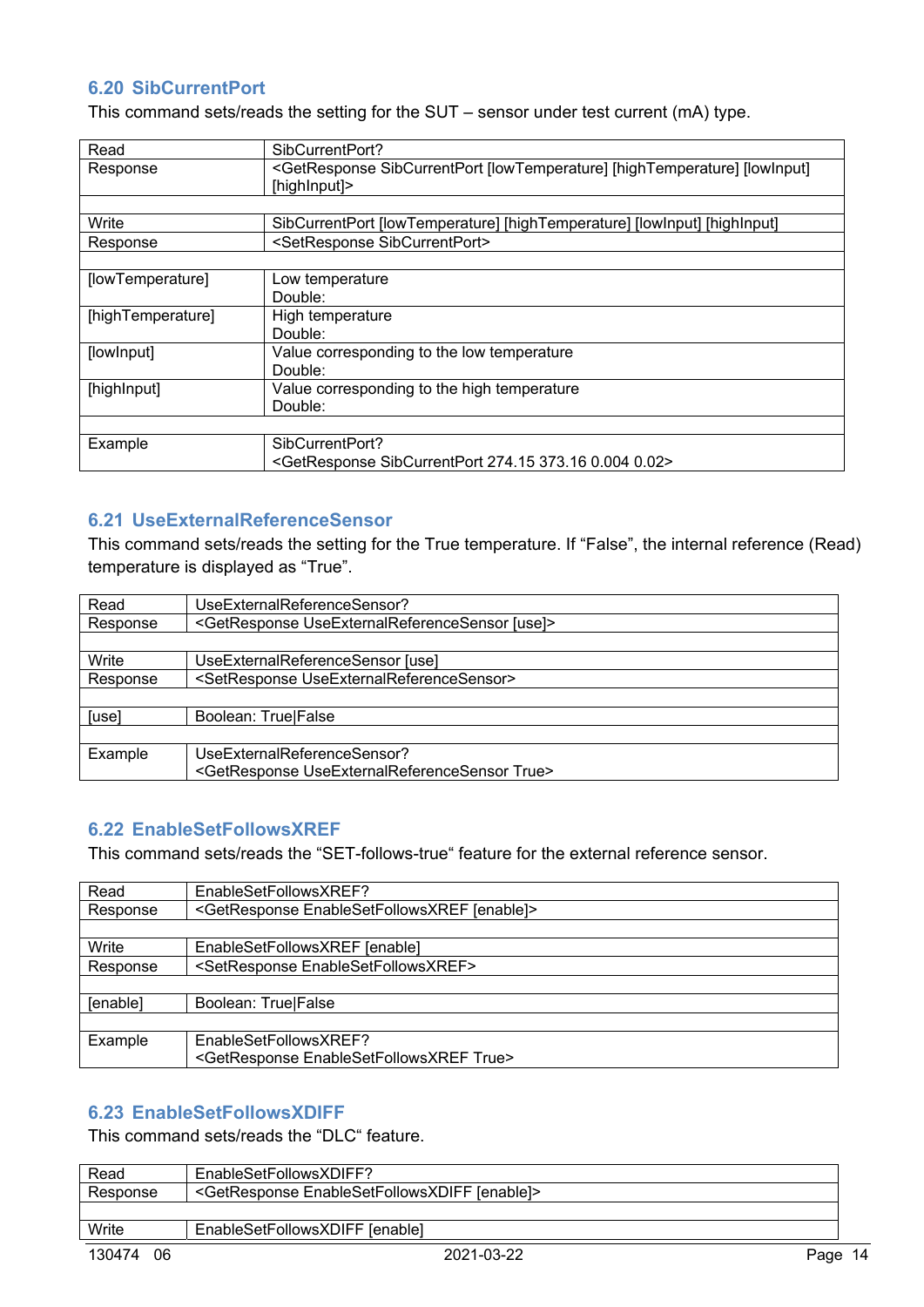| Response        | <setresponse enablesetfollowsxdiff=""></setresponse>          |
|-----------------|---------------------------------------------------------------|
|                 |                                                               |
| <b>Senablel</b> | Boolean: True False                                           |
|                 |                                                               |
| Example         | EnableSetFollowsXDIFF?                                        |
|                 | <getresponse enablesetfollowsxdiff="" false=""></getresponse> |

# **6.24 SensorConvertToTemperature**

This command sets/reads the "Convert to temperature " feature for the sensor under test.

| Read      | SensorConvertToTemperature?                                            |
|-----------|------------------------------------------------------------------------|
| Response  | <getresponse [convert]="" sensorconverttotemperature=""></getresponse> |
|           |                                                                        |
| Write     | SensorConvertToTemperature [convert]                                   |
| Response  | <setresponse sensorconverttotemperature=""></setresponse>              |
|           |                                                                        |
| [convert] | Boolean: True False                                                    |
|           |                                                                        |
| Example   | SensorConvertToTemperature?                                            |
|           | <getresponse sensorconverttotemperature="" true=""></getresponse>      |

# **6.25 XRefConvertToTemperature**

This command sets/reads the "Convert to temperature " feature for the external reference sensor.

| Read      | XRefConvertToTemperature?                                            |
|-----------|----------------------------------------------------------------------|
| Response  | <getresponse [convert]="" xrefconverttotemperature=""></getresponse> |
|           |                                                                      |
| Write     | XRefConvertToTemperature [convert]                                   |
| Response  | <setresponse xrefconverttotemperature=""></setresponse>              |
|           |                                                                      |
| [convert] | Boolean: True False                                                  |
|           |                                                                      |
| Example   | XRefConvertToTemperature?                                            |
|           | <getresponse true="" xrefconverttotemperature=""></getresponse>      |

#### **6.26 StirrerSpeed**

This command sets/reads the stirrer speed (RTC-158/RTC-250).

| Read     | StirrerSpeed?                                          |
|----------|--------------------------------------------------------|
| Response | <getresponse [speed]="" stirrerspeed=""></getresponse> |
|          |                                                        |
| Write    | StirrerSpeed [speed]                                   |
| Response | <setresponse stirrerspeed=""></setresponse>            |
|          |                                                        |
| [speed]  | Integer:                                               |
|          |                                                        |
| Example  | StirrerSpeed?                                          |
|          | <getresponse 0="" stirrerspeed=""></getresponse>       |
| Example  | StirrerSpeed 100                                       |
|          | <setresponse stirrerspeed=""></setresponse>            |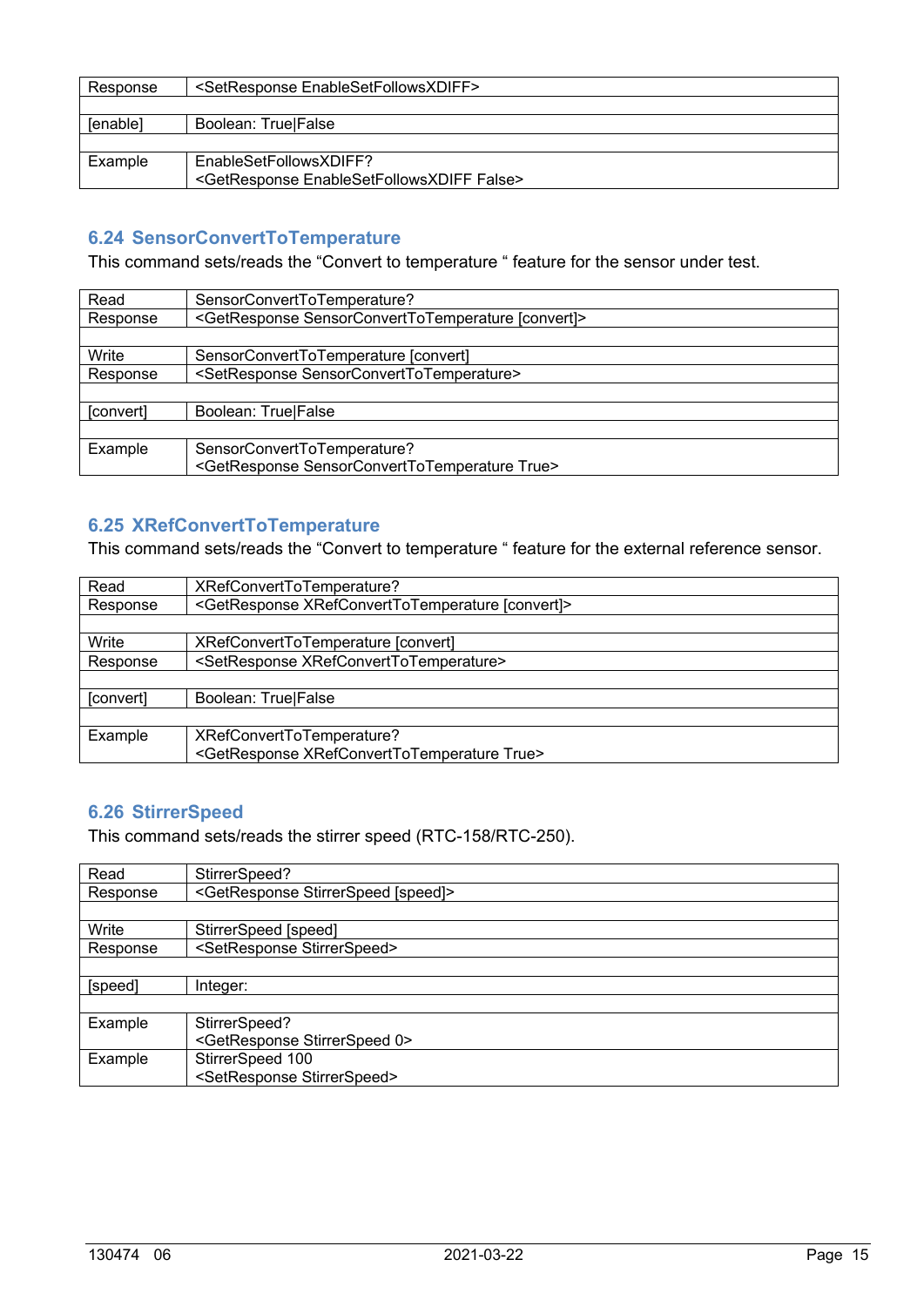## **6.27 CalibrationDate**

This command reads the calibration date of the temperature source.

| Read     | CalibrationDate?                                                                  |  |
|----------|-----------------------------------------------------------------------------------|--|
| Response | <getresponse [year="" calibrationdate="" date]="" month=""></getresponse>         |  |
|          |                                                                                   |  |
| Write    | -                                                                                 |  |
|          |                                                                                   |  |
| [year]   | Year of calibration                                                               |  |
|          | Integer:                                                                          |  |
| [month]  | Month of calibration                                                              |  |
|          | String:                                                                           |  |
|          | January February March April June July August September October November December |  |
| [date]   | Date (in month) of calibration                                                    |  |
|          | Integer: $1.31$                                                                   |  |
|          |                                                                                   |  |
| Example  | CalibrationDate?                                                                  |  |
|          | <getresponse 2010="" 29="" calibrationdate="" november=""></getresponse>          |  |

#### **6.28 RibCalibrationDate**

This command reads the calibration date of the reference input module.

| Read     | RibCalibrationDate?                                                               |  |
|----------|-----------------------------------------------------------------------------------|--|
| Response | <getresponse [year="" date]="" month="" ribcalibrationdate=""></getresponse>      |  |
|          |                                                                                   |  |
| Write    | -                                                                                 |  |
|          |                                                                                   |  |
| [year]   | Year of calibration                                                               |  |
|          | Integer:                                                                          |  |
| [month]  | Month of calibration                                                              |  |
|          | String:                                                                           |  |
|          | January February March April June July August September October November December |  |
| [date]   | Date (in month) of calibration                                                    |  |
|          | Integer: $1.31$                                                                   |  |
|          |                                                                                   |  |
| Example  | RibCalibrationDate?                                                               |  |
|          | <getresponse 2010="" 29="" november="" ribcalibrationdate=""></getresponse>       |  |

# **6.29 SibCalibrationDate**

This command reads the calibration date of the sensor under test input module.

| Read     | SibCalibrationDate?                                                               |  |
|----------|-----------------------------------------------------------------------------------|--|
| Response | <getresponse [year="" date]="" month="" sibcalibrationdate=""></getresponse>      |  |
|          |                                                                                   |  |
| Write    | ۰                                                                                 |  |
|          |                                                                                   |  |
| [year]   | Year of calibration                                                               |  |
|          | Integer:                                                                          |  |
| [month]  | Month of calibration                                                              |  |
|          | String:                                                                           |  |
|          | January February March April June July August September October November December |  |
| [date]   | Date (in month) of calibration                                                    |  |
|          | Integer: 131                                                                      |  |
|          |                                                                                   |  |
| Example  | SibCalibrationDate?                                                               |  |
|          | <getresponse 2010="" 29="" november="" sibcalibrationdate=""></getresponse>       |  |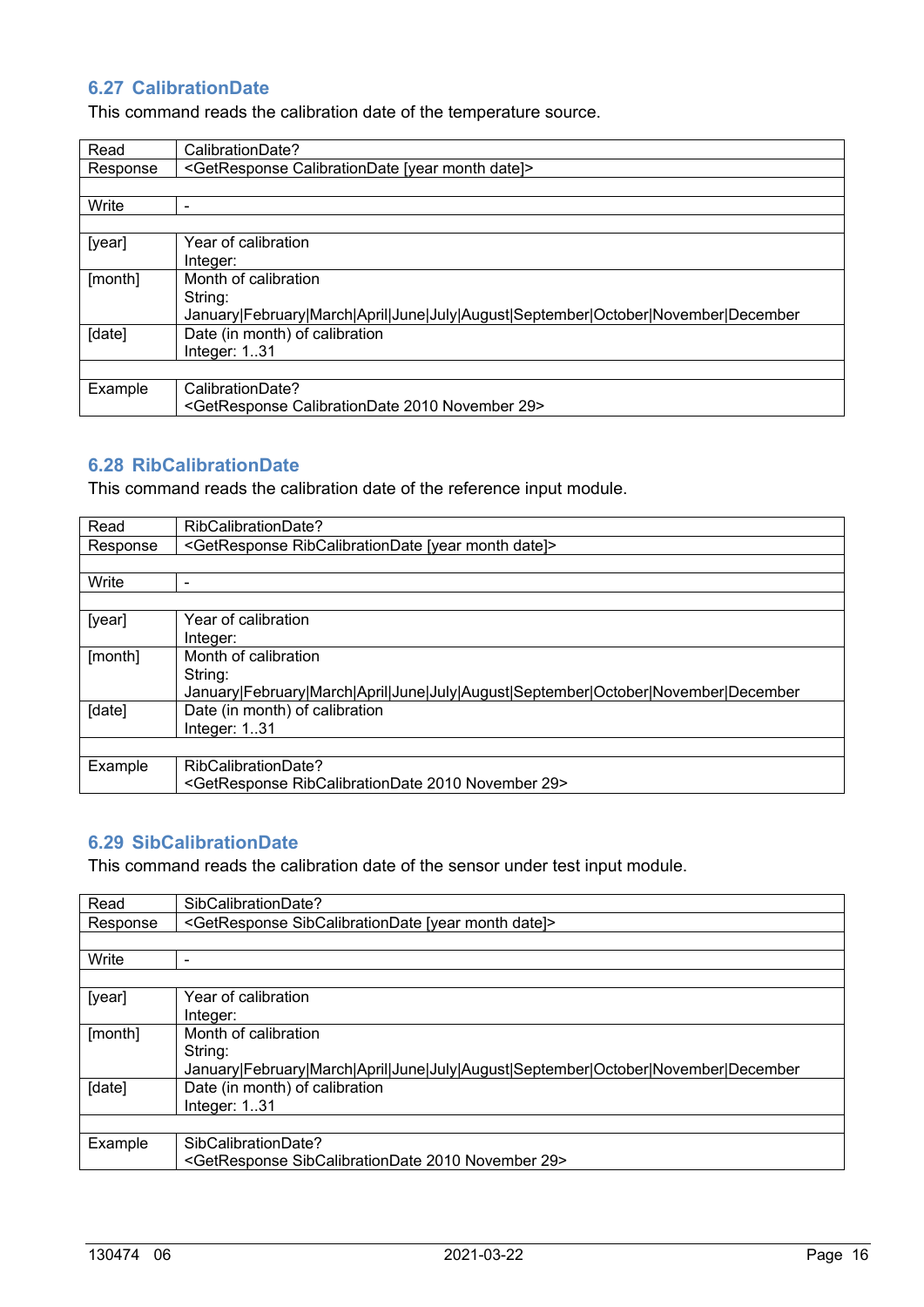# **6.30 RibXREFPort**

| Read                   | RibXREFPort?                                                                                                                                                                                                                                                                                                                                                                                         |
|------------------------|------------------------------------------------------------------------------------------------------------------------------------------------------------------------------------------------------------------------------------------------------------------------------------------------------------------------------------------------------------------------------------------------------|
| Response               | <getresponse [serialnumberextented="" maxphysval<br="" ribxrefport="">minPhysVal calYear calMonth calDate calInitials calPeriod coefType<br/>RTPW ALR BLR CLR C2LR C3LR C4LR C5LR AHR BHR CHR DHR W &gt;<br/><b>OR</b><br/><getresponse [serialnumberextented="" maxphysval<br="" ribxrefport="">minPhysVal calYear calMonth calDate calInitials calPeriod coefType R0 A</getresponse></getresponse> |
|                        | B C                                                                                                                                                                                                                                                                                                                                                                                                  |
| Write                  | $\overline{\phantom{a}}$                                                                                                                                                                                                                                                                                                                                                                             |
|                        |                                                                                                                                                                                                                                                                                                                                                                                                      |
| [serialNumberExtented] | <b>Extented serial number</b><br>String:                                                                                                                                                                                                                                                                                                                                                             |
| [maxPhysVal]           | Double:                                                                                                                                                                                                                                                                                                                                                                                              |
| [minPhysVal]           | Double:                                                                                                                                                                                                                                                                                                                                                                                              |
| [calYear]              | Year of calibration<br>Integer:                                                                                                                                                                                                                                                                                                                                                                      |
| [calMonth]             | Month of calibration<br>String:<br>January February March April June July August September October Nove<br>mber December                                                                                                                                                                                                                                                                             |
| [calDate]              | Date (in month) of calibration<br>Integer: 131                                                                                                                                                                                                                                                                                                                                                       |
| [callnitials]          | Initials of calibrator<br>String:                                                                                                                                                                                                                                                                                                                                                                    |
| [calPeriod]            | Calibration period in days<br>Integer:                                                                                                                                                                                                                                                                                                                                                               |
| [coefType]             | String: RtdCoefIts90   RtdCoefCvD                                                                                                                                                                                                                                                                                                                                                                    |
| [RTPW]                 | Float:                                                                                                                                                                                                                                                                                                                                                                                               |
| [ALR]                  | Float:                                                                                                                                                                                                                                                                                                                                                                                               |
| [BLR]                  | Float:                                                                                                                                                                                                                                                                                                                                                                                               |
| [CLR]                  | Float:                                                                                                                                                                                                                                                                                                                                                                                               |
| [C2LR]                 | Float:                                                                                                                                                                                                                                                                                                                                                                                               |
| [C3LR]                 | Float:                                                                                                                                                                                                                                                                                                                                                                                               |
| [C4LR]                 | Float:                                                                                                                                                                                                                                                                                                                                                                                               |
| [C5LR]                 | Float:                                                                                                                                                                                                                                                                                                                                                                                               |
| [AHR]                  | Float:                                                                                                                                                                                                                                                                                                                                                                                               |
| [BHR]                  | Float:                                                                                                                                                                                                                                                                                                                                                                                               |
| [CHR]                  | Float:                                                                                                                                                                                                                                                                                                                                                                                               |
| [DHR]                  | Float:                                                                                                                                                                                                                                                                                                                                                                                               |
| [W]                    | Float:                                                                                                                                                                                                                                                                                                                                                                                               |
| [RO]                   | Float:                                                                                                                                                                                                                                                                                                                                                                                               |
| [A]                    | Float:                                                                                                                                                                                                                                                                                                                                                                                               |
| [B]                    | Float:                                                                                                                                                                                                                                                                                                                                                                                               |
| [C]                    | Float:                                                                                                                                                                                                                                                                                                                                                                                               |
|                        |                                                                                                                                                                                                                                                                                                                                                                                                      |
| Example                | RibXREFPort?                                                                                                                                                                                                                                                                                                                                                                                         |
|                        | <getresponse -50="" 01="" 2008="" 400="" 547383-01="" february="" ribxrefport="" td="" x<=""></getresponse>                                                                                                                                                                                                                                                                                          |
|                        | 365 RtdCoefIts90 9<br>9.92758 -0.0174969 0.00280391 0 0 0 0 0 -0.0182356 -0.0001042 0 0 0>                                                                                                                                                                                                                                                                                                           |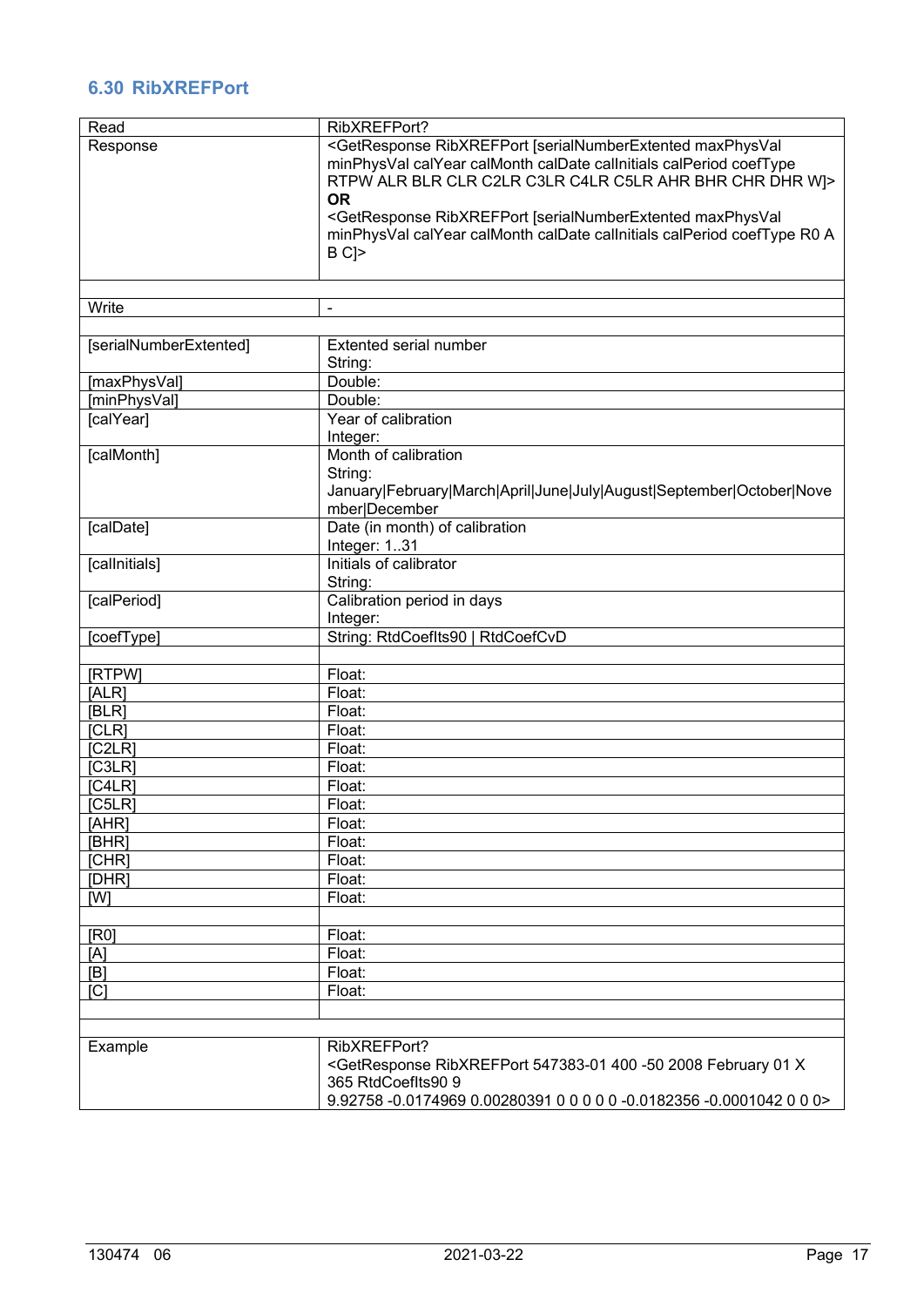# **6.31 RibXDIFFPort**

| Read                   | RibXDIFFPort?                                                                                                         |
|------------------------|-----------------------------------------------------------------------------------------------------------------------|
| Response               | <getresponse [serialnumberextented="" maxphysval<="" ribxdiffport="" td=""></getresponse>                             |
|                        | minPhysVal calYear calMonth calDate calPeriod coefType coefA coefB                                                    |
|                        | coefC <sub>l</sub> >                                                                                                  |
|                        |                                                                                                                       |
| Write                  | $\overline{\phantom{a}}$                                                                                              |
|                        |                                                                                                                       |
| [serialNumberExtented] | Extented serial number                                                                                                |
|                        | String:                                                                                                               |
| [maxPhysVal]           | Double:                                                                                                               |
| [minPhysVal]           | Double:                                                                                                               |
| [calYear]              | Year of calibration                                                                                                   |
|                        | Integer:                                                                                                              |
| [calMonth]             | Month of calibration                                                                                                  |
|                        | String:                                                                                                               |
|                        | January February March April June July August September October Nove                                                  |
|                        | mber December                                                                                                         |
| [calDate]              | Date (in month) of calibration                                                                                        |
|                        | Integer: 131                                                                                                          |
| [calPeriod]            | Calibration period in days                                                                                            |
|                        | Integer:                                                                                                              |
| [coefType]             | String:                                                                                                               |
| coefA]                 | Float:                                                                                                                |
| coefB]                 | Float:                                                                                                                |
| [coefC]                | Float:                                                                                                                |
|                        |                                                                                                                       |
| Example                | RibXDIFFPort?                                                                                                         |
|                        | <getresponse -100="" -<="" 06="" 155="" 2012="" 365="" 599353-02="" june="" ribxdiffport="" t="" td=""></getresponse> |
|                        | 1.357654E-07 1.                                                                                                       |
|                        | 000047 -0.003140619>                                                                                                  |